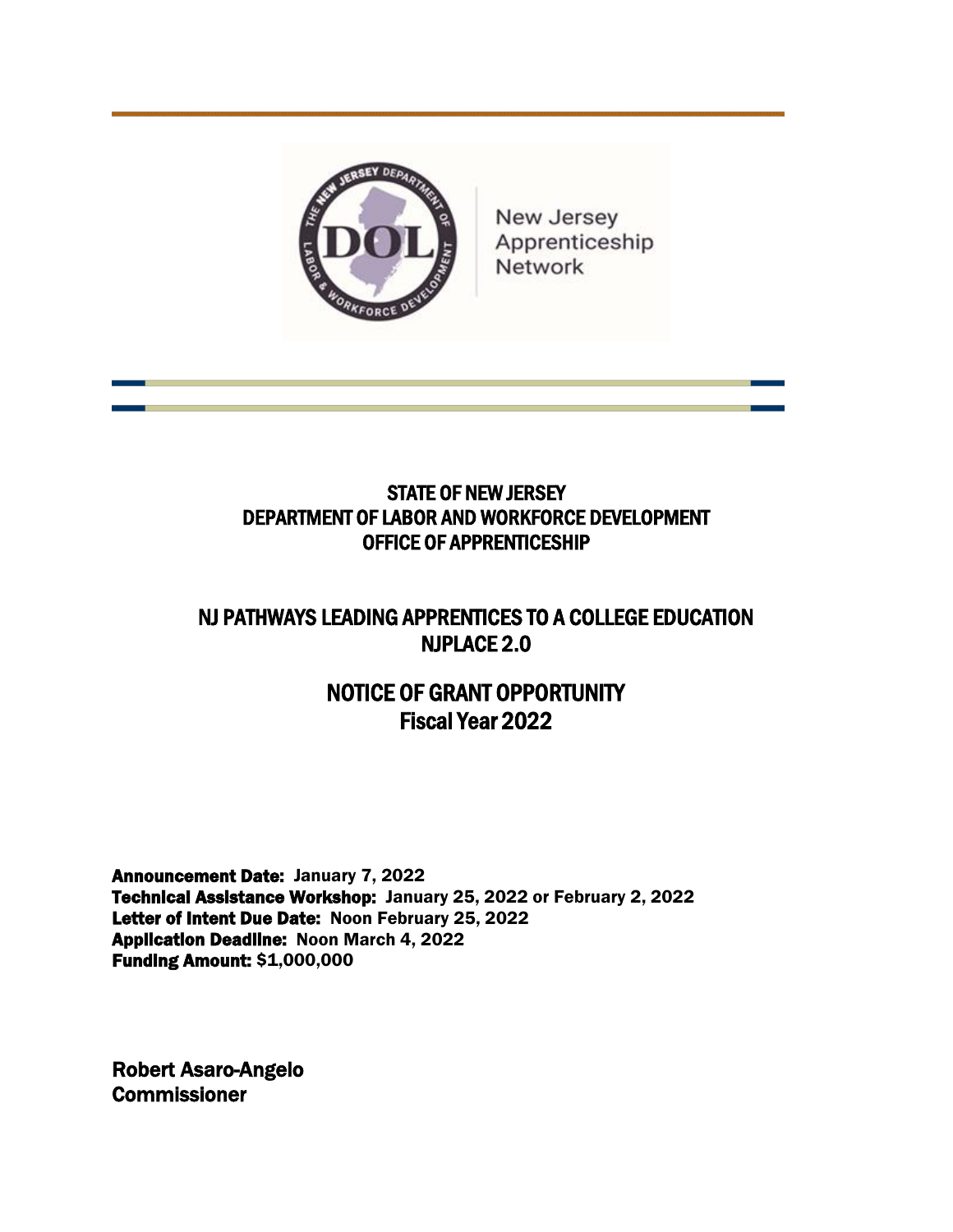## **NJ PATHWAYS LEADING APPRENTICES TO A COLLEGE EDUCATION - NJPLACE 2.0**

## **TABLE OF CONTENTS**

Notice of Availability of Grant Program Funds

| A.                                                                                                  | Name of Grant Program                                   | Page 3  |  |
|-----------------------------------------------------------------------------------------------------|---------------------------------------------------------|---------|--|
| <b>B.</b>                                                                                           | Definitions                                             | Page 3  |  |
| C.                                                                                                  | Policy Overview                                         | Page 4  |  |
| D.                                                                                                  | Purpose of the Grant                                    | Page 5  |  |
| Ε.                                                                                                  | Benefits of a Degree Apprenticeship Program             | Page 8  |  |
| F.                                                                                                  | Mission, Goals and Objectives                           | Page 9  |  |
| G.                                                                                                  | Availability and Awarding of Funding                    | Page 11 |  |
| H.                                                                                                  | <b>Required Partnerships for Funding</b>                | Page 11 |  |
| I.                                                                                                  | <b>Incentives Available</b>                             | Page 12 |  |
| J.                                                                                                  | <b>Eligible Entities/Applicants</b>                     | Page 13 |  |
| Κ.                                                                                                  | <b>Evaluation Criteria</b>                              | Page 14 |  |
| L.                                                                                                  | Explanation of Proposal Components – Required Documents | Page 16 |  |
| M.                                                                                                  | <b>Qualification of Applicants</b>                      | Page 19 |  |
| N.                                                                                                  | <b>Application Process</b>                              | Page 19 |  |
| O.                                                                                                  | <b>Application Requirements</b>                         | Page 21 |  |
| P.                                                                                                  | <b>Required Reports/Documents</b>                       | Page 23 |  |
| Q.                                                                                                  | <b>Award Process</b>                                    | Page 23 |  |
| R.                                                                                                  | Date by which Applicants shall be notified              | Page 24 |  |
| Attachments:<br>Attachment I – Sample Letter of Intent<br>Attachment II – Tax Clearance Certificate |                                                         |         |  |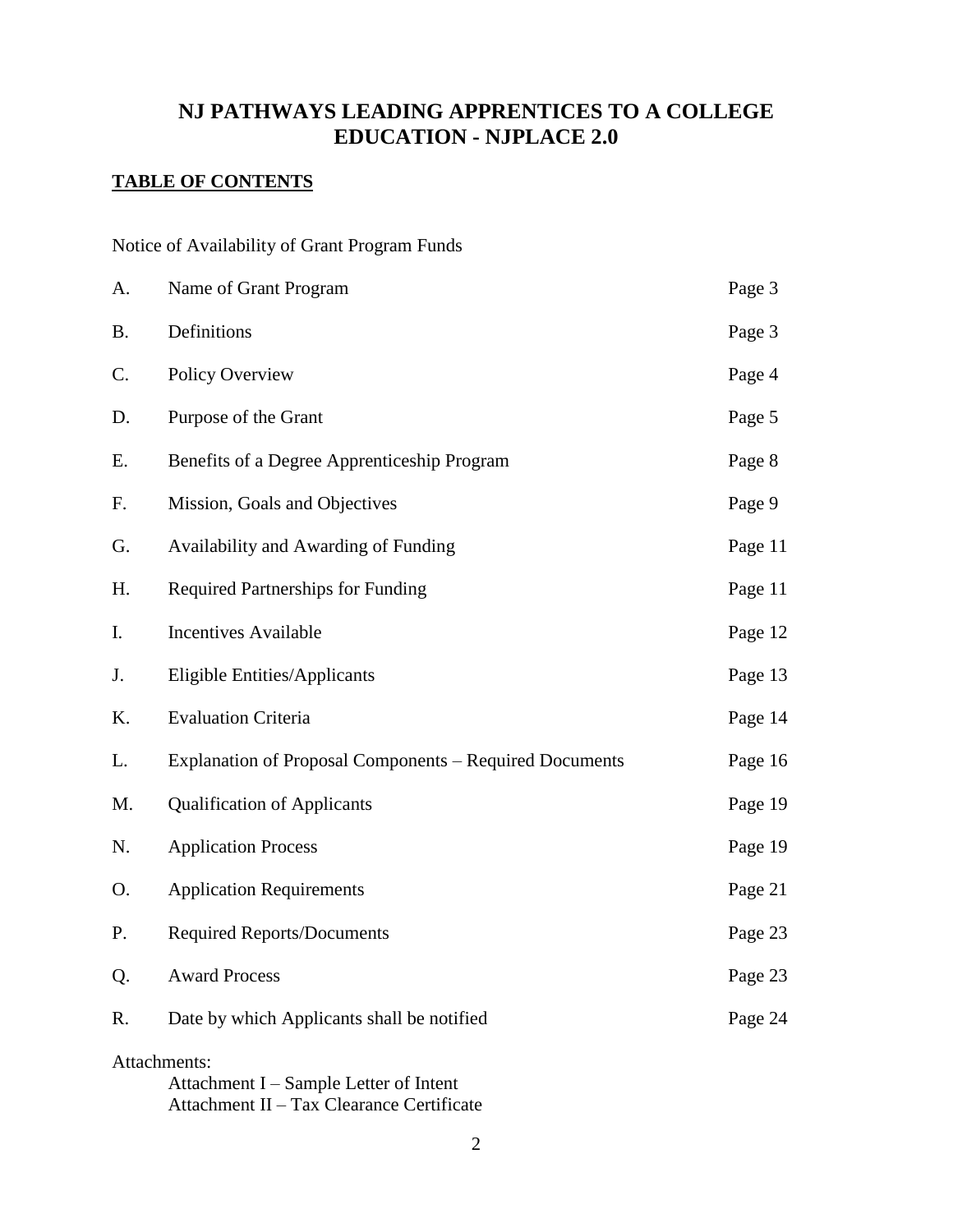#### **Notice of Availability of Grant Program Funds**

**Take Notice** that, in compliance with N.J.S.A. 52:14-34.4 et seq., the Department of Labor and Workforce Development(hereinafter "the Department" or "NJDOL") regularly publishes on its website at<https://nj.gov/labor/> all notices of fund availability pertaining to Federal or State grant funds which may be awarded by the Department. The notices of fund availability may be found on the Department's website under the heading "Research & Information" and the subheading "Grant Opportunities."

# **A. Name of Grant Program**

**NJ PATHWAYS LEADING APPRENTICES TO A COLLEGE EDUCATION (NJPLACE 2.0):** The NJPLACE 2.0 program is a competitive grant offered by the Department of Labor and Workforce Development (NJDOL).

## **B. Definitions**

- USDOL REGISTERED APPRENTICESHIP PROGRAM "Registered apprenticeship program" or "program" means an apprenticeship program which is registered with and approved by the United States Department of Labor, [and] which provides each trainee with combined classroom and on-the-job training in an occupation recognized as an [Apprenticeable Occupation,](http://www.doleta.gov/OA/occupations.cfm) and which involves the attainment of manual, mechanical, or technical skills and knowledge which, in accordance with the industry standard for the specific [Apprenticeable Occupation,](http://www.doleta.gov/OA/occupations.cfm) are outlined under 29 C.F.R. s.29.5.
- DEGREE APPRENTICESHIP PROGRAM The term "Degree Apprenticeship Program" means a program whereby, through cooperation between the administrator of an apprenticeship program (whether an employer, employer organization, workforce intermediary, or labor organization) and an accredited two-year or four-year Institution of Higher Education (IHE), Student Apprentices are either a) working toward completion of a USDOL Registered Apprenticeship program while concurrently enrolled at an IHE; or b) receive credit toward an associate, bachelor's or graduate degree through a prior learning assessment. Student Apprentices will be awarded credit by the IHE toward an associate degree, bachelor's degree, or graduate degree based on hours completed in the apprenticeship program for related technical instruction, on-the-job training (preferred), or both.
- STUDENT APPRENTICE The term "Student Apprentice" means an individual who either a) is simultaneously enrolled in a credit-bearing degree program at an accredited IHE *and* participating in a United States Department of Labor (USDOL) Registered Apprenticeship Program; or b) has successfully completed a USDOL Registered Apprenticeship Program and receives from an IHE credit toward an associate, bachelor's, or graduate degree based on a prior learning assessment of the individual's work experience. Credits shall only be awarded by an accredited IHE.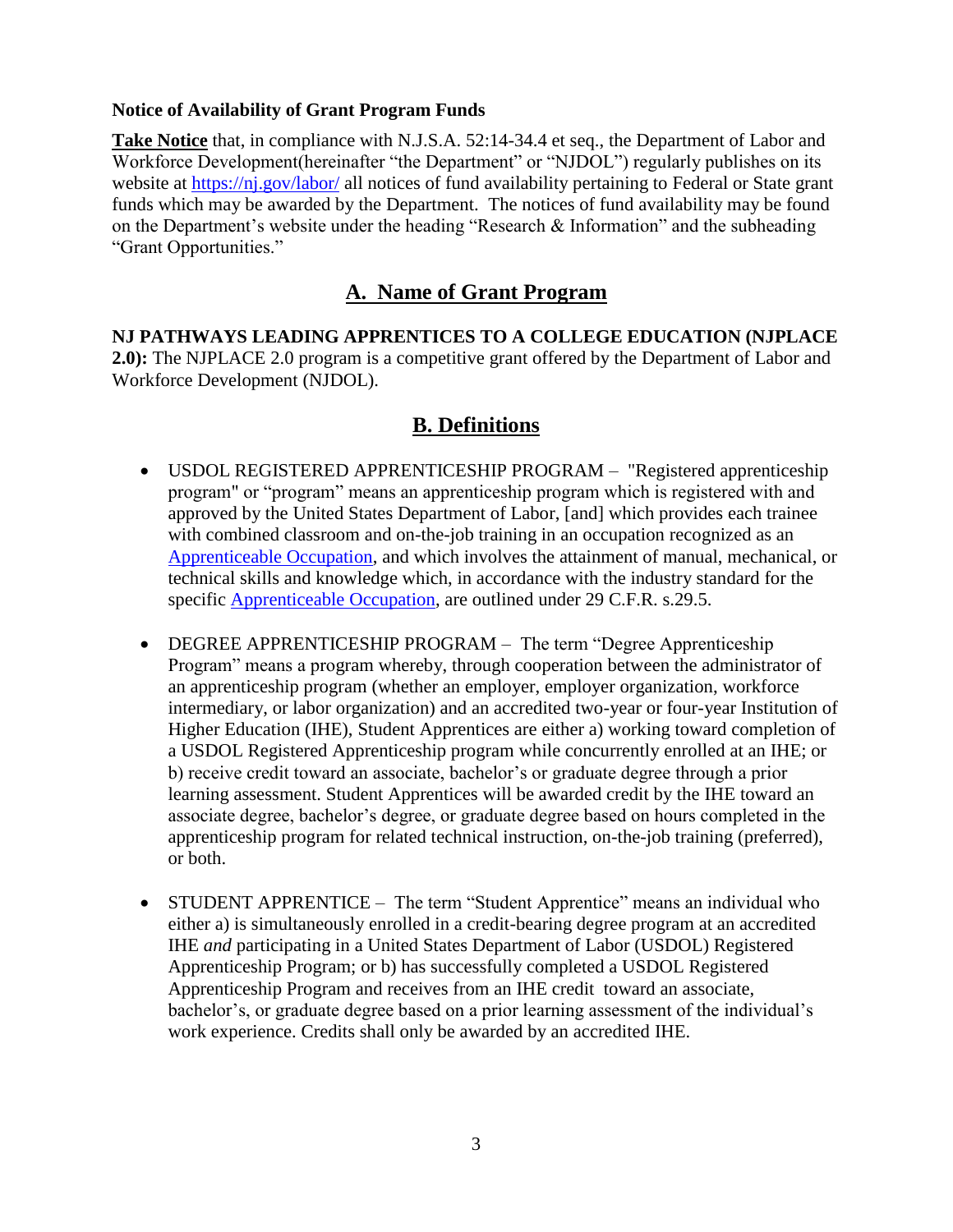# **C. Policy Overview**

#### **New Jersey Apprenticeship Network**

In March of 2018, Governor Murphy announced the development of the first Office of Apprenticeship in New Jersey, as well as the creation of the New Jersey Apprenticeship Network (NJAN). The Office of Apprenticeship works closely with the United States Department of Labor (USDOL) and serves as the one-stop shop for employers, nonprofits, and secondary- and post-secondary institutions interested in apprenticeship opportunities.

The NJAN is focused on driving economic development through skills and educational attainment by concentrating our joint efforts on sector-focused, demand-driven training and education programs that lead to better-paying careers, advanced credentials, and skills attainment. The vision of the NJAN is to develop sector and occupation apprenticeship pipelines by aligning state and federal pre-apprenticeship and apprenticeship programs. Through apprenticeship and pre-apprenticeship, NJ residents have the opportunity to participate in an ecosystem that provides multiple years of economic support and occupational skills training, leading to sustainable wages and upward mobility.

One of the core efforts of the Office of Apprenticeship has been to develop programs and educate New Jerseyans on the benefits of the [Registered Apprenticeship](https://www.apprenticeship.gov/registered-apprenticeship-program) model, and promote policies that improve economic outcomes for individuals through educational attainment, skills training, increased wages, and career pathways. Additionally, the mission of the Office of Apprenticeship includes initiatives that will directly benefit employers.

Registration of an apprenticeship program can provide businesses with the following benefits:

- Reduced Turnover A proven strategy to reduce turnover and increase retention, both of which can saddle businesses with high costs related to recruitment and workforce development.
- Increased Worker Productivity Apprenticeship programs have a well-established track record of providing skills training that leads to a more productive workforce; this reality directly benefits an employers' bottom line.
- Pipeline of Skilled Workers/Succession Planning For businesses who are unable to find talent in the market. apprenticeship programs can be an effective tool that develops a pipeline of talent and assists with succession planning.
- Quality Standards Registration means the program has met national and independent standards for quality and rigor. Registration tells prospective employees, customers and suppliers that the business invests in its workforce and believes employees are its most important asset.
- Federal and State Resources Businesses and apprentices can access funding and other resources from many federal and state programs (PACE and GAINS in NJ) to help support their Apprenticeship programs, including funding, technical support, and assistance.

The main goal of the NJPLACE 2.0 program is to promote equality of opportunity, upward mobility, and economic fairness. Due to the rise of globalization, international trade, advances in information technology, mechanical automation of production processes, and reductions in union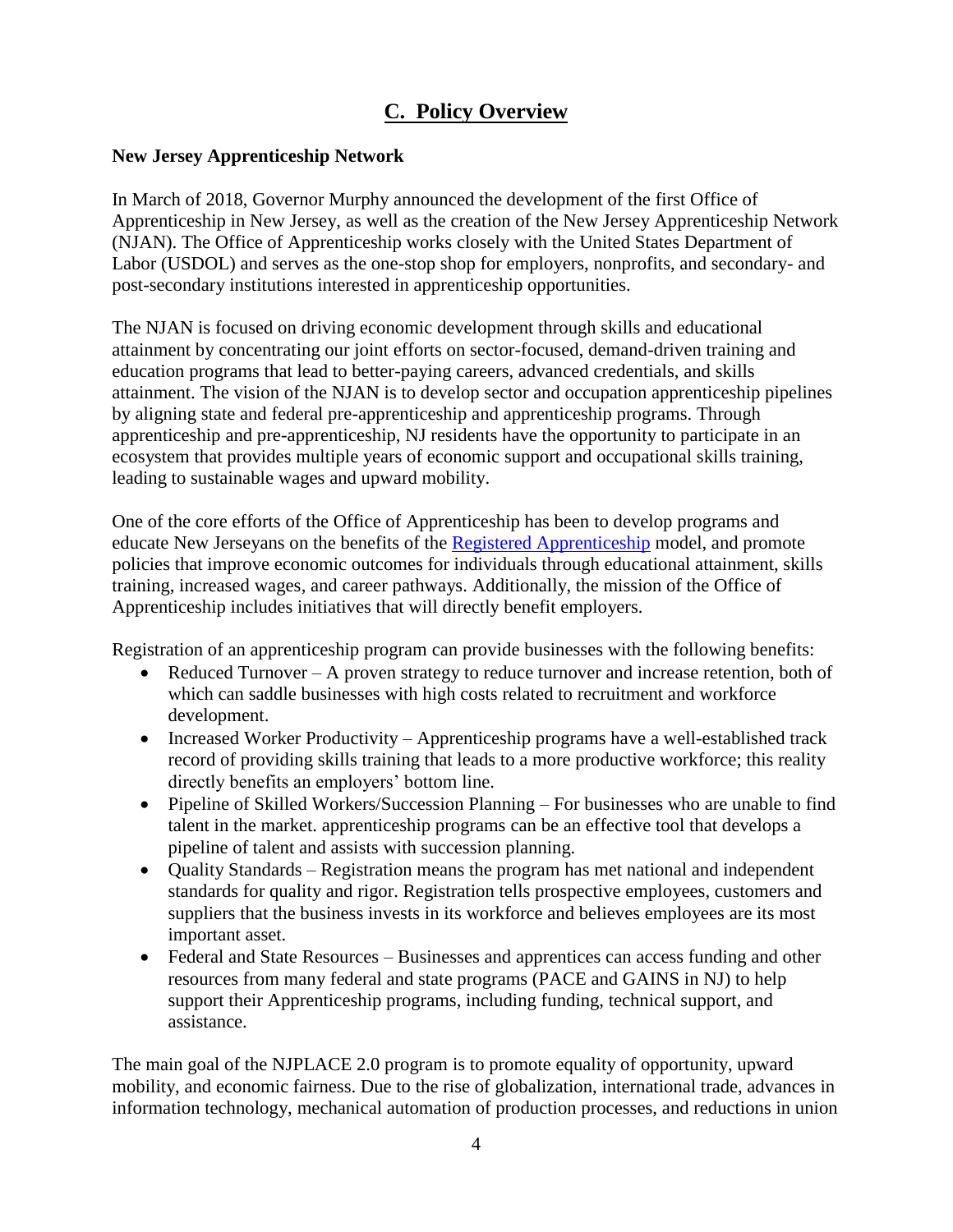membership over the past few decades, American workers have increasingly found themselves displaced by new technologies and in competition with overseas labor markets. Advances in technology have expanded the use of mechanization in the production process and in professional spaces that are not often attributed to skill-based technical change. These technological advances have increased demand for more technically advanced, high-skilled positions that require occupational training at the secondary, post-secondary, and adult education levels.

Upskilling and retooling help mitigate these labor market conditions. Apprenticeship programs are a tried and true method to increase lifetime earnings and provide a pathway to a sustainable career. According to a recent study, "[m]ore than 90 percent of those who complete apprenticeships land jobs with annual wages that exceed \$60,000." <sup>1</sup> Apprenticeship graduates may also finish their programs with zero student debt.

Over the past two years, NJDOL has worked to make the State stronger and fairer by developing policies that allow individuals to self-actualize through training and upskilling. As a key policy priority for Governor Murphy, the New Jersey Apprenticeship Network was developed to achieve this goal by increasing work based learning opportunities through [Registered](https://www.apprenticeship.gov/registered-apprenticeship-program)  [Apprenticeship](https://www.apprenticeship.gov/registered-apprenticeship-program) programs. This Notice of Grant Opportunity (NGO) will serve as a key component in NJDOL's strategy to increase opportunities for New Jersey residents.

### **NJPLACE Overview**

 $\overline{a}$ 

In 2004, New Jersey Pathways Leading Apprentices to a College Education (NJ PLACE) was developed to remove perceived barriers between the academic content of vocational education and other forms of postsecondary education. On January 14, 2010, with the enactment of P.L. 2009, c. 200, the state legislature formally established NJ PLACE in NJDOL.

Pursuant to P.L. 2009, c. 200: "[t]he purposes of the program is to facilitate cooperation between appropriate State agencies, employer organizations, labor organizations, schools, and two-year and four-year institutions of higher education to enter into agreements to provide college credit in connection with apprenticeship programs and permit the work of apprentices in those programs to be credited towards two-year and four-year college degrees."

# **D. Purpose of the Grant**

With a growing need for skilled workers in high demand fields, and a decline in college enrollment, employers are seeking individuals that possess both theoretical and applied knowledge, skills, and abilities. The concept of a Degree Apprenticeship is fairly new; at its core, this model combines postsecondary education with paid on-the-job learning experiences through USDOL Registered Apprenticeship programs *while* the apprentice is simultaneously enrolled in a degree program, or through the awarding of credits toward a degree through a prior learning assessment.

<sup>1</sup> https://www.dol.gov/apprenticeship/toolkit/docs/RA-Partnerships.pdf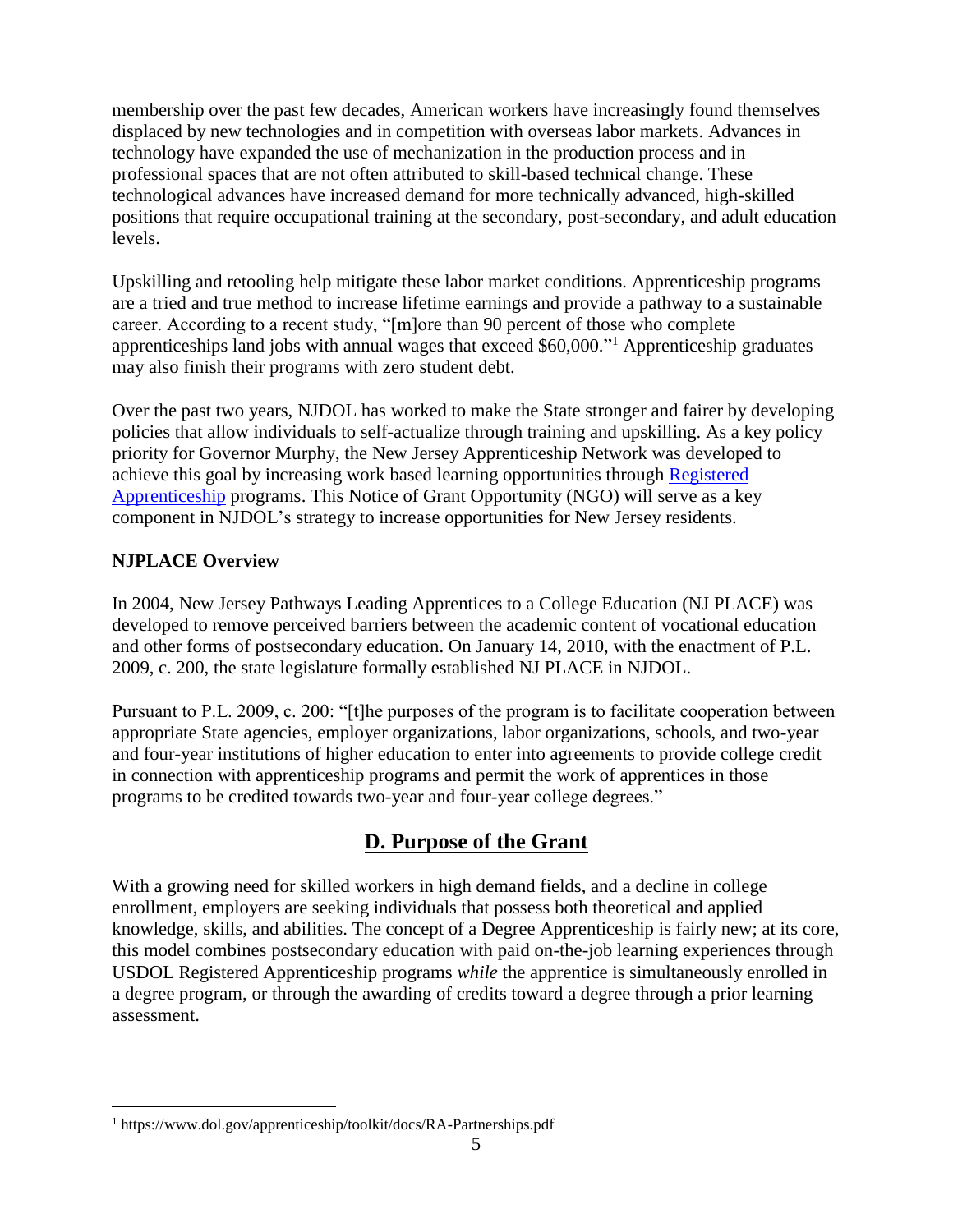Given the renewed emphasis on growing apprenticeships in traditional, as well as nontraditional sectors/occupations, a new policy approach is warranted wherein apprentices have the opportunity to simultaneously complete their apprenticeship program and a college degree. This "co-enrollment" approach, which will be expanded to include nontraditional sectors/occupations, will help to alleviate many of the challenges faced by the original NJ PLACE model.

NJPLACE 2.0 is intended to provide grant funding for two models of Degree Apprenticeship programs as outlined below:

- *1. Dual Education Degree Apprenticeship Model*
- *2. Degree Apprenticeship through Prior Learning Assessment*

### **MODEL 1: Dual Education Model**

The Dual Education Model efficiently integrates career-oriented classroom education with workbased learning. By placing individuals in the classroom for a portion of their training, and under the supervision of an employer-based mentor during an on-the-job training arrangement, student apprentices have the ability to learn through both theoretical and applied methods in their given profession.

For the purposes of this grant, the Dual Education Model encourages IHE to award college credit for work-based learning and related instruction by combining USDOL Registered Apprenticeship programs sponsored by one or more industry partners with credit bearing postsecondary education degrees. In an effort to expand work-based learning opportunities for career pathways that provide sustainable wages, grant funds will be used to support Degree Apprenticeship programs that provide for academic credit during the concurrent participation in and completion of a USDOL Registered Apprenticeship program. The Dual Education Model enables apprentices to work during the week where they will receive on-the-job training and will be paid apprentice wages, while also attending credit-bearing evening, online, or weekend college classes at a degree-granting institution, or allows for other structures that facilitate the enrollment and completion of a Degree Apprenticeship Program.

### Example:

The average time-based registered apprenticeship program requires a minimum of 2,000 hours of on-the-job learning annually. During an academic semester encompassing three calendar months, the apprentice would log approximately 500 hours of on-the-job learning. Over the course of a semester, a three-credit course will contain about 45-50 contact hours. Based on an estimated 5:1 ratio of relative academic value between classroom learning compared with on-the-job training, the 500 hours at work should be equal to about 100 academic contact hours, which equates to six (6) credits (50 contact hours for a three-credit course  $x = 100$  contact hours = six (6) credits).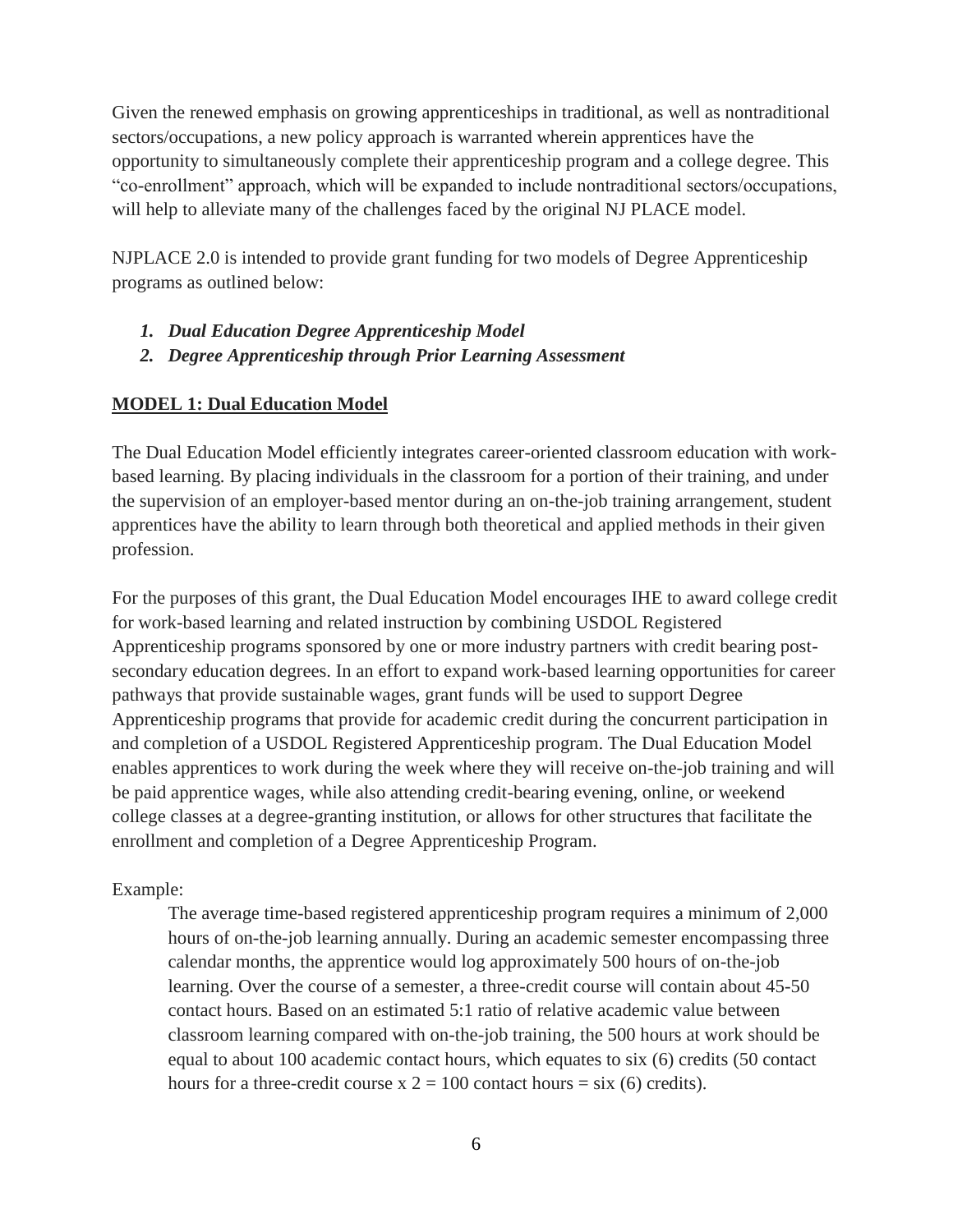By earning six (6) college credits for a three-month period of on-the-job learning via a registered apprenticeship program, and also completing at least six (6) credits of classroom coursework in the concurrent semester, the student can be enrolled full-time at the IHE, while simultaneously earning an apprentice wage.

A student enrolled in at least 12 credits per semester is defined as "full-time" in determining eligibility for financial aid programs such as federal Pell grants and state Tuition Aid Grants (TAG). Notably, part-time students are not eligible for TAG awards for bachelor's degree programs; only full-time students may receive TAG at four-year institutions in New Jersey. Depending on the individual's income and other eligibility factors, participants in a Degree Apprenticeship following the model outlined above could be designated as full-time students, and thus receive financial aid which could be applied toward the student's tuition and other costs of attendance at the IHE.

#### **Benefits of Dual Education Model**

 $\overline{a}$ 

While this type of co-enrollment model is an innovative approach in the United States, it is similar to models that have been effectively implemented in Germany, Switzerland, and the United Kingdom.<sup>2</sup> By creating a "Degree Apprenticeship" structure, "programs should be intentionally designed to integrate the on-the-job learning and mentorship central to apprenticeship with the general education and broad knowledge that form the heart of a college degree. Student-apprentices would be able to fulfill requirements of both while also earning a living." $3$ 

#### **MODEL 2: College Degree Attainment through Prior Learning Assessment**

The original NJ PLACE program contracted with third-party evaluators to conduct assessments on the college-level learning contained within the various curricula (related technical instruction and on-the-job training) of participating apprenticeship sponsors. Upon completion of each prior learning assessment (PLA), college credit recommendations were made for each trade's apprenticeship, and degree-granting institutions subsequently awarded credits to individuals who completed the apprenticeship program. The next phase involved NJ PLACE facilitating articulation agreements between partners and New Jersey's county colleges. These articulation agreements ensured that apprentices who successfully completed a registered apprenticeship program participating in NJ PLACE received up to 25 college credits<sup>4</sup> toward an Associate in Applied Science (AAS) in Technical Studies degree. These credits were *awarded retroactively*, only after the apprenticeship program was completed and the USDOL issued a certificate of completion. Credits earned through NJ PLACE satisfied the technical core of the AAS in Technical Studies degree, requiring individuals to complete only their general education requirements and elective credits in order to earn their degree.

<sup>2</sup> https://na-production.s3.amazonaws.com/documents/Connecting-Apprenticeship-HigherEd.pdf; page 3.

<sup>3</sup> https://na-production.s3.amazonaws.com/documents/Connecting-Apprenticeship-HigherEd.pdf page 6.

<sup>4</sup> NJ PLACE had a broader articulation agreement with Essex3 County College whereby individuals could earn up to 39 credits for their apprenticeship depending on the program that they completed.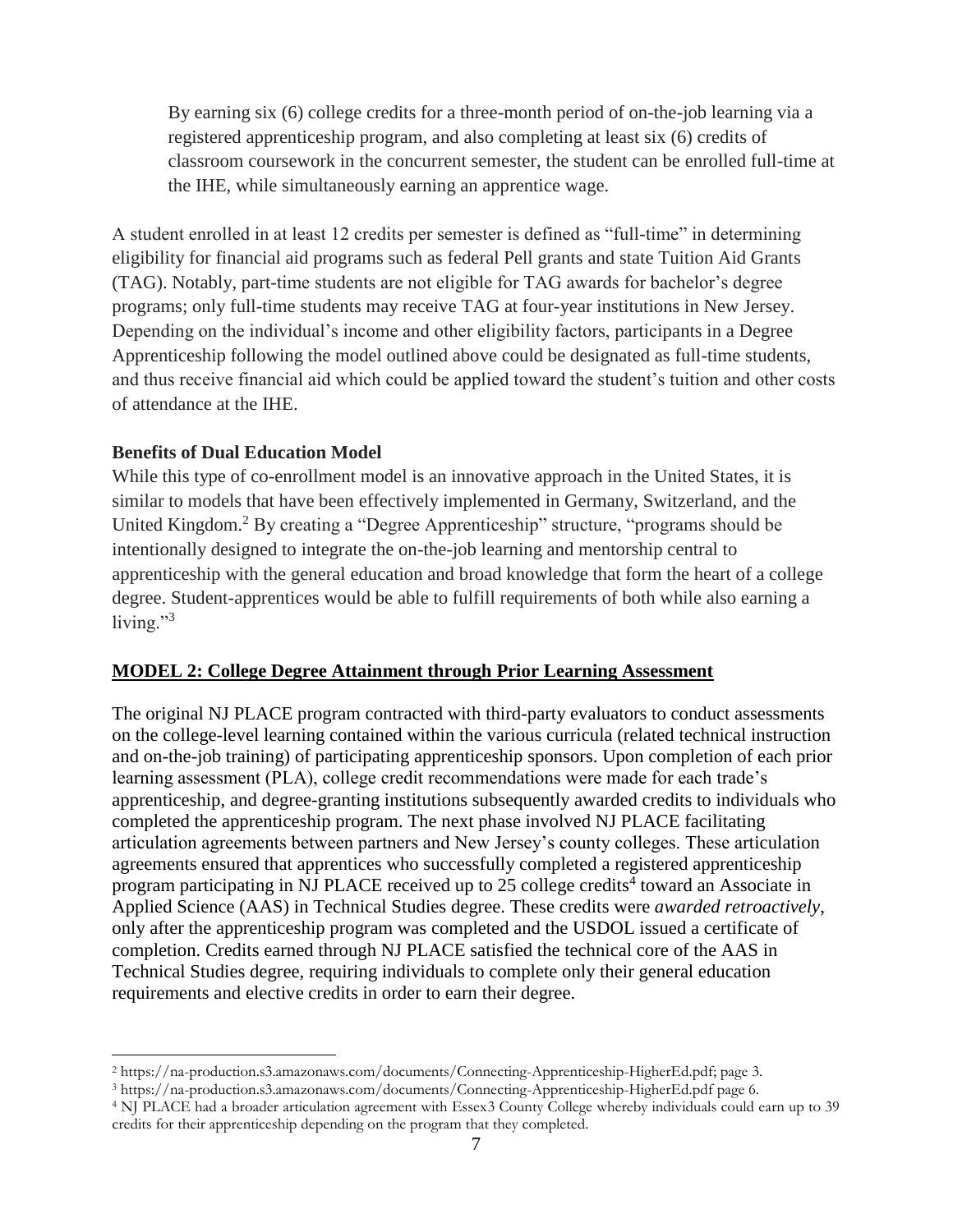Beginning September 1, 2011, all public IHEs in NJ were required to treat each Associate in Applied Science (AAS) in Technical Studies degree awarded to an NJ PLACE participant in the same manner as an Associate in Arts (AA) or Associate in Science (AS) degree with respect to credit transfer. This allowed NJ PLACE to create much-needed bachelor degree pathways for its participants. Apprentices in New Jersey were guaranteed a seamless way to transfer credits from their apprenticeship to an associate degree and on to a bachelor's degree<sup>5</sup>.

Pursuant to the [New Jersey Office of the Secretary of Higher Education Where Opportunity](https://www.state.nj.us/highereducation/documents/pdf/StateEducationplan.pdf)  [Needs Innovation Plan,](https://www.state.nj.us/highereducation/documents/pdf/StateEducationplan.pdf) "[e]very student in New Jersey should have the opportunity to demonstrate that credentials and work experiences obtained outside a college classroom is worthy of being awarded college credit. Many working adults in New Jersey see value in returning to college, or enrolling for the first time, because college offers the opportunity to obtain skills and credentials that are often sought after by employers. Actually, going to college, however, can be a struggle for working learners. Every course costs money, and every semester is time spent away from family and jobs. These obstacles are all the more frustrating for adult learners who find certain college courses to be redundant or overly familiar given their prior relevant work experience or certifications. Colleges should, therefore, provide working learners with opportunities to obtain credit for prior work based learning and demonstrable competencies. By assessing experience and certifications, and then assigning course credit, colleges can shave hours off degree requirements for many adult students."<sup>6</sup>

The NGO seeks to align its approach to making New Jersey stronger and fairer by developing a policy approach that addresses some of the systemic barriers individuals often face when they decide the invest in their career development through training and upskilling.

# **E. Benefits of a Degree Apprenticeship Program**

### **Apprentices**:

- Will have reduced costs to support themselves while enrolled in college.
- Will gain knowledge of the [Apprenticeable Occupation,](https://www.apprenticeship.gov/apprenticeship-occupations) get on-the-job work experience, and earn a college degree in roughly the same amount of time it would have taken either to complete a college degree *or* an apprenticeship.
- If in the co-enrollment model, should realize reduced costs of attending college due to tuition discounts that will be provided using funds made available through this NGO, enhanced access to federal and state student financial aid, and/or less foregone earnings than a typical full-time student who cannot work as many hours per week as an apprentice.
- Will reap the benefits of developing a working relationship with the employer during college, which will improve their future employment prospects with the apprenticeship program sponsor.

 $\overline{a}$ <sup>5</sup> http://www.rci.rutgers.edu/~njplace/documents/NJPLACE\_Act\_Article\_for\_Website.pdf.

<sup>6</sup> <https://www.state.nj.us/highereducation/documents/pdf/StateEducationplan.pdf>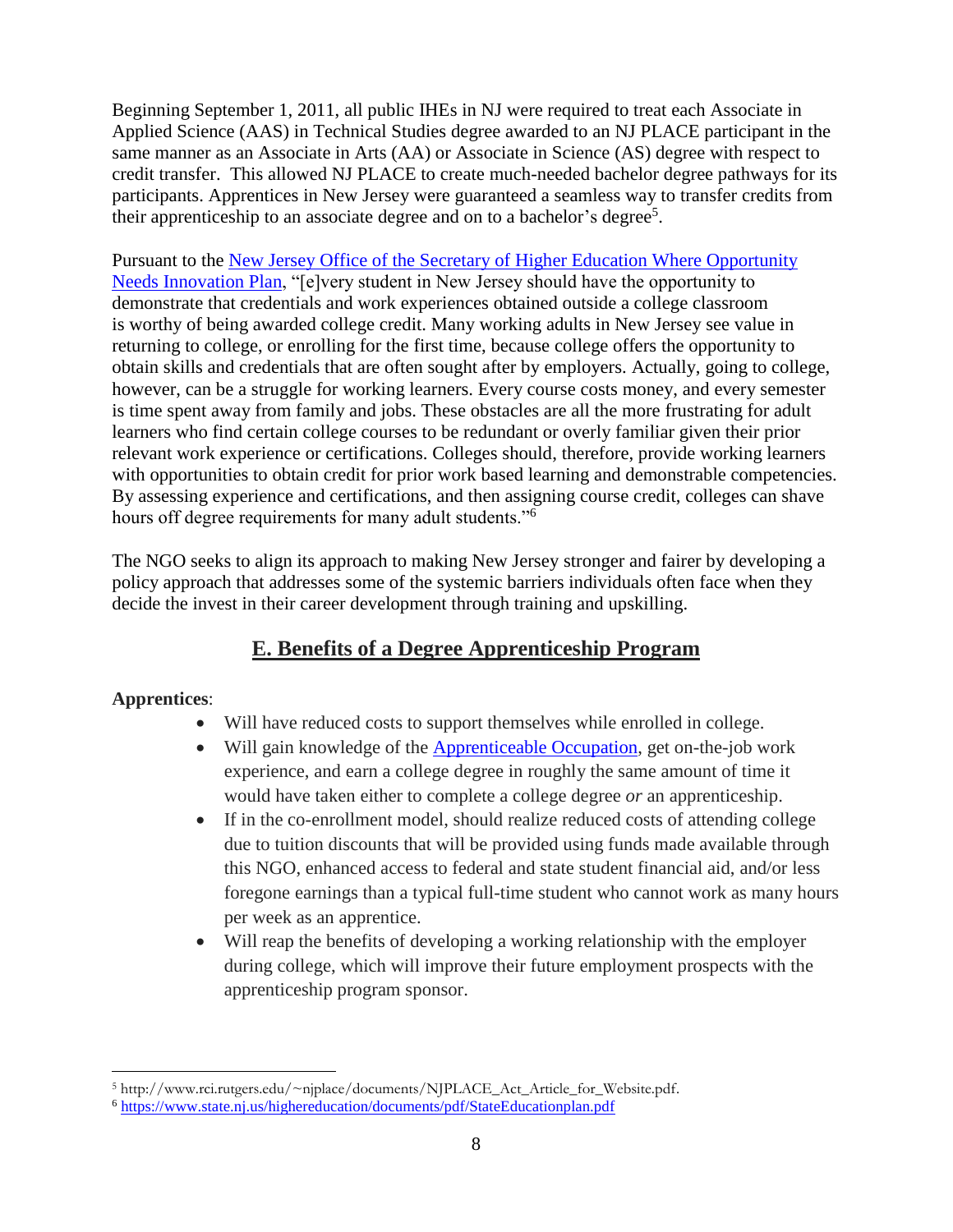### **Post-Secondary Institutions:**

- Will expand their applicant pool during a period of declining enrollment in postsecondary education, particularly among community colleges, by broadening appeal to individuals who may not have been considering a college education.
- Can use the co-enrollment model to reduce program dropout rates due to students' financial challenges in supporting themselves during their education (e.g. wage vs. classroom tradeoff).
- Will improve placement rates of their graduates into full-time employment.
- Will increase their links to businesses, unions, and trade associations.

### **Secondary Institutions:**

- Will improve student outcomes following a secondary education through increased placements in registered apprenticeship programs and postsecondary pathways, particularly for students who were not necessarily college bound.
- Will be able to offer more career and technical options to students.
- Can promote pathways that allow high school graduates to complete a college degree while earning a wage through on-the-job learning without detracting from degree attainment timelines.

### **Employers:**

- Will improve linkages with postsecondary institutions, resulting in better alignment of curriculum with labor market demands.
- Will gain access to a pipeline of highly qualified future employees who have the necessary degree requirements and/or credentials and relevant on-the job experience to contribute to a productive workforce.
- Will be able to hire college graduates who can be productive on Day One after graduation.

# **F. Mission, Goals and Objectives**

### *Mission*

• The NJPLACE 2.0 program will provide funding to organizations that create a degree apprenticeship structure that integrates on-the-job learning with credit-bearing classroom education and the broad knowledge at the heart of the requirements for an associate's, bachelor's, or graduate degree. Student Apprentices will be able to simultaneously fulfill the requirements of a USDOL Registered Apprenticeship program and the requirements for an associate's, bachelor's, or graduate degree while still earning a living, or, following the successful completion of a USDOL Registered Apprenticeship program, through credits awarded pursuant to a prior learning assessment.

#### *Goals*

This competitive NGO is being made available to accomplish the following primary goals:

• Support the development and administration of Degree Apprenticeship programs that adopt the "Dual Education Model" as outlined in this NGO;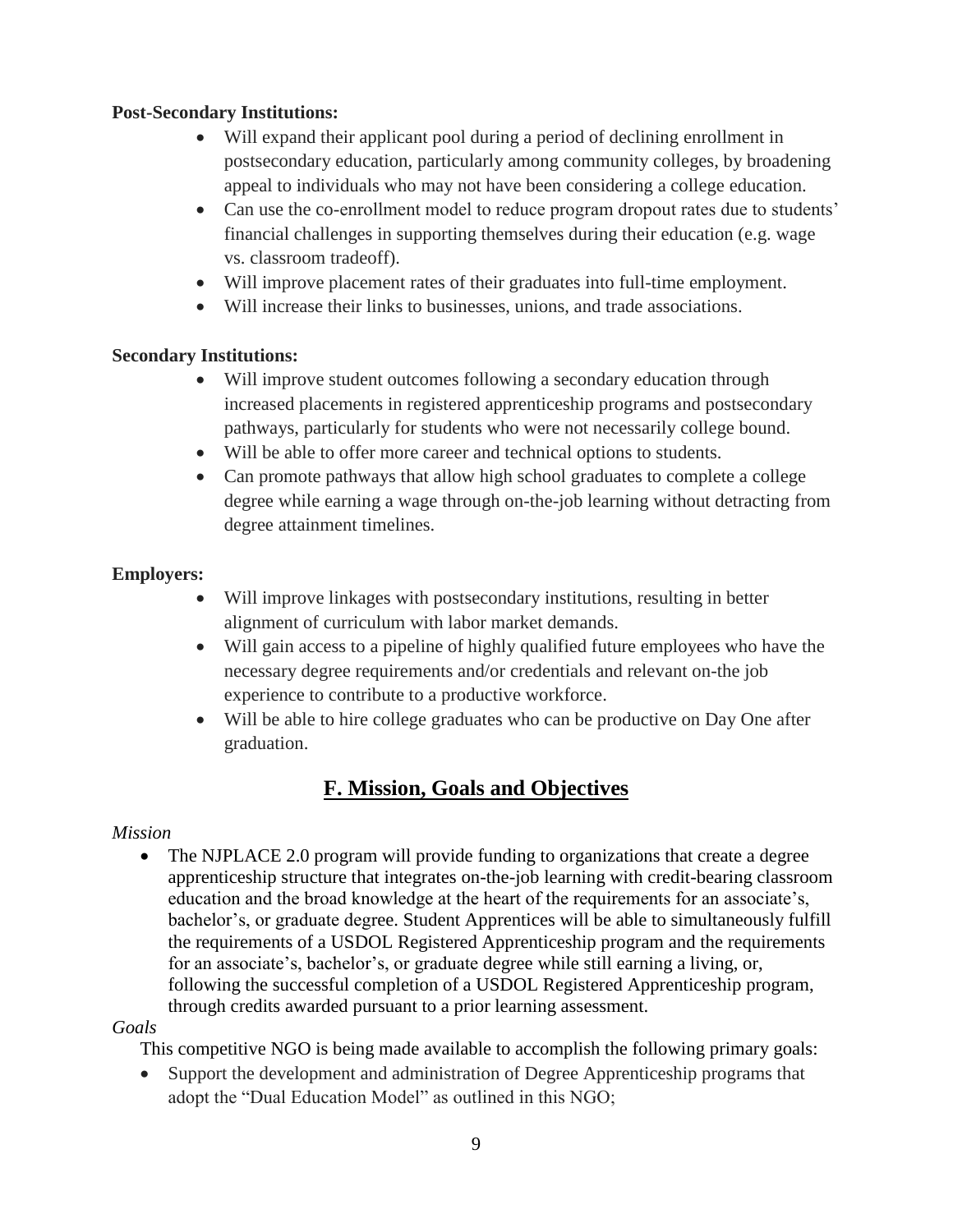- Encourage the awarding of credit toward an associate, bachelor's, or graduate degree, primarily for paid on-the-job learning (similar to a credit internship) provided through a USDOL Registered Apprenticeship program, as well as for the related technical instruction (classroom learning) component of an apprenticeship; and
- Promote attainment of college credit through PLA evaluation of individuals who have successfully completed a USDOL Registered Apprenticeship program.

### *Objectives*

The Department has established the following objectives for the NJPLACE program:

• Establish and expand Degree Apprenticeship programs in the following sectors:

| <b>Advanced Manufacturing</b>           | <b>Bio Pharma/Life Sciences</b>             |
|-----------------------------------------|---------------------------------------------|
| Energy, Utilities and Infrastructure    | Retail, Hospitality and Tourism             |
| <b>Financial Services/Insurance</b>     | Transportation, Logistics and Distribution  |
| Information Technology/Cyber Security   | Renewable Energy                            |
|                                         | Other Science, Technology, Engineering, and |
| Healthcare                              | Mathematics (STEM) related                  |
|                                         | sectors/occupations                         |
| <b>Construction and Building Trades</b> | <b>Public Service</b>                       |

Long Term Objectives:

- 1. Increase the number of Registered Apprenticeship programs in NJ;
- 2. Increase the number of Registered Apprentices in NJ;
- 3. Provide career pathways and training that leads to certifications, licenses and college credits;
- 4. Expand work-based learning opportunities in NJ;
- 5. Improve linkages between industry and educational institutions;
- 6. Move workers from low skill entry-level positions or from industries directly affected by international trade or skill-biased technical change to full occupational proficiency;
- 7. Provide greater employment opportunities for members of disadvantaged classes, unemployed/dislocated workers, students;
- 8. Assist small businesses with developing quality training programs;
- 9. Develop a highly-skilled workforce that possesses the skills and qualifications demanded by businesses in NJ;
- 10. Increase the proficiency of NJ's labor supply with the goal of increasing wages in the state and making the state labor market an attractive option for out-of-state businesses to locate;
- 11. Increase the number NJ residents with a professional credential.
- 12. Increased employment opportunities for residents in existing or new apprenticeable industries;
- 13. Recognition of registered apprenticeship as a key component of New Jersey's workforce system.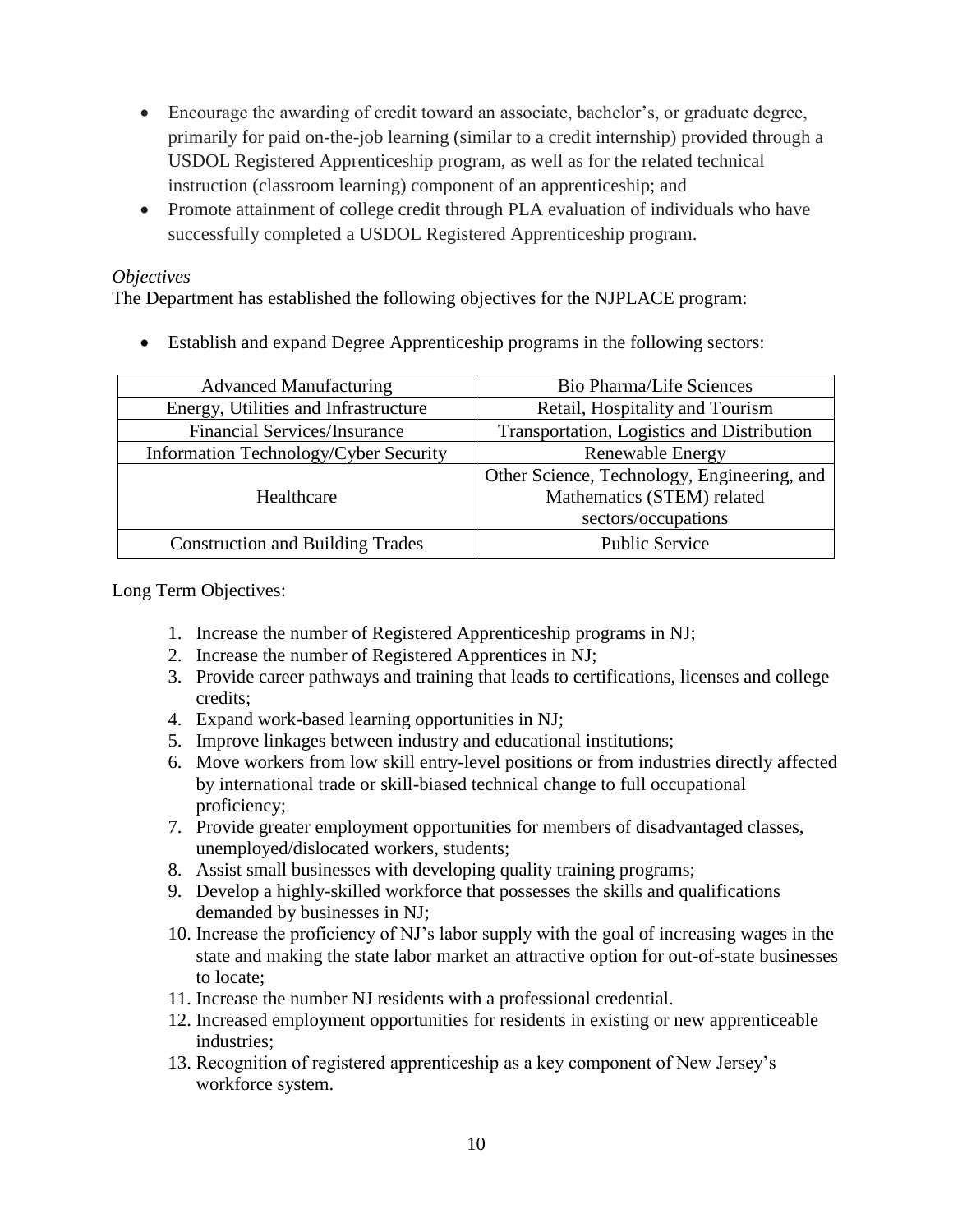# **G. Availability and Awarding of Funding**

Funding for this program is expected to be \$1,000,000 for FY2022, and is contingent upon the availability of funds. The funding source is Workforce Development Partnership Fund (WDPF)- Apprenticeship. The anticipated length of the contract period is 18 months unless otherwise extended or reduced at the discretion of the NJDOL. NJDOL seeks to fund multiple programs throughout the program year. NJDOL reserves the right to negotiate the costs of all training program contracts upon award selection. The payment structure for all contracts will be cost reimbursement.

## **H. Required Partnerships for Funding Eligibility**

The primary focus of the NGO is to support Degree Apprenticeship programs that effectively integrate on-the-job learning through USDOL Registered Apprenticeship programs with credit bearing, degree seeking, post-secondary education. Applicants and partners to an application for this NGO are highly encouraged to educate themselves on the nuances of the USDOL Registered Apprenticeship Program. Applicants that do not demonstrate a clear understanding of the USDOL Registered Apprenticeship program, and fail to establish a connection between a postsecondary course of study and an [Apprenticeable Occupation](https://www.apprenticeship.gov/apprenticeship-occupations) will be ineligible to apply for the grant and will not be considered for funding.

Additionally, applicants and their partners are encouraged to review the occupational Training Guides for the [Apprenticeable Occupation](https://www.apprenticeship.gov/apprenticeship-occupations) for which the Degree Apprenticeship will be comprised. Training Guides can be found at the following dropbox link: [https://www.dropbox.com/sh/r6uucemwyhnywdn/AABYZ2Fi\\_nH1S9m7W8C2uL0xa](https://www.dropbox.com/sh/r6uucemwyhnywdn/AABYZ2Fi_nH1S9m7W8C2uL0xa) and will provide samples of programs that follow the USDOL Registered Apprenticeship system guidelines outlined under [29 C.F.R. s.29.5 Standards](https://www.law.cornell.edu/cfr/text/29/29.5) of Apprenticeship.

- **1. Employer Partner –** In order to be eligible for funding under this grant announcement, the applicant must have at least one employer who is committed to providing paid on-thejob training, under the guidance of a mentor, in an occupation(s) that is listed on the USDOL [Apprenticeable Occupation](https://www.apprenticeship.gov/apprenticeship-occupations) list, and administers training that is consistent with [29 C.F.R. s.29.5 Standards of Apprenticeship.](https://www.law.cornell.edu/cfr/text/29/29.5)
- **2. Educational Institution –** Applicants are required to partner with one or more degree granting post-secondary institutions that have the capability to 1) transcribe college credit for on-the-job training and/or 2) have a demonstrated ability to transcribe college credits through a prior learning assessment, and adhere to the cost guidelines delineated in [29](https://www.law.cornell.edu/cfr/text/29/29.5)  [C.F.R. s.29.5 Standards of Apprenticeship.](https://www.law.cornell.edu/cfr/text/29/29.5) All educational institutions are required to submit a faculty oversight plan (refer to budget summary) that outlines the role faculty will play in overseeing the provision of on-the-job learning and subsequent transcription for college credit.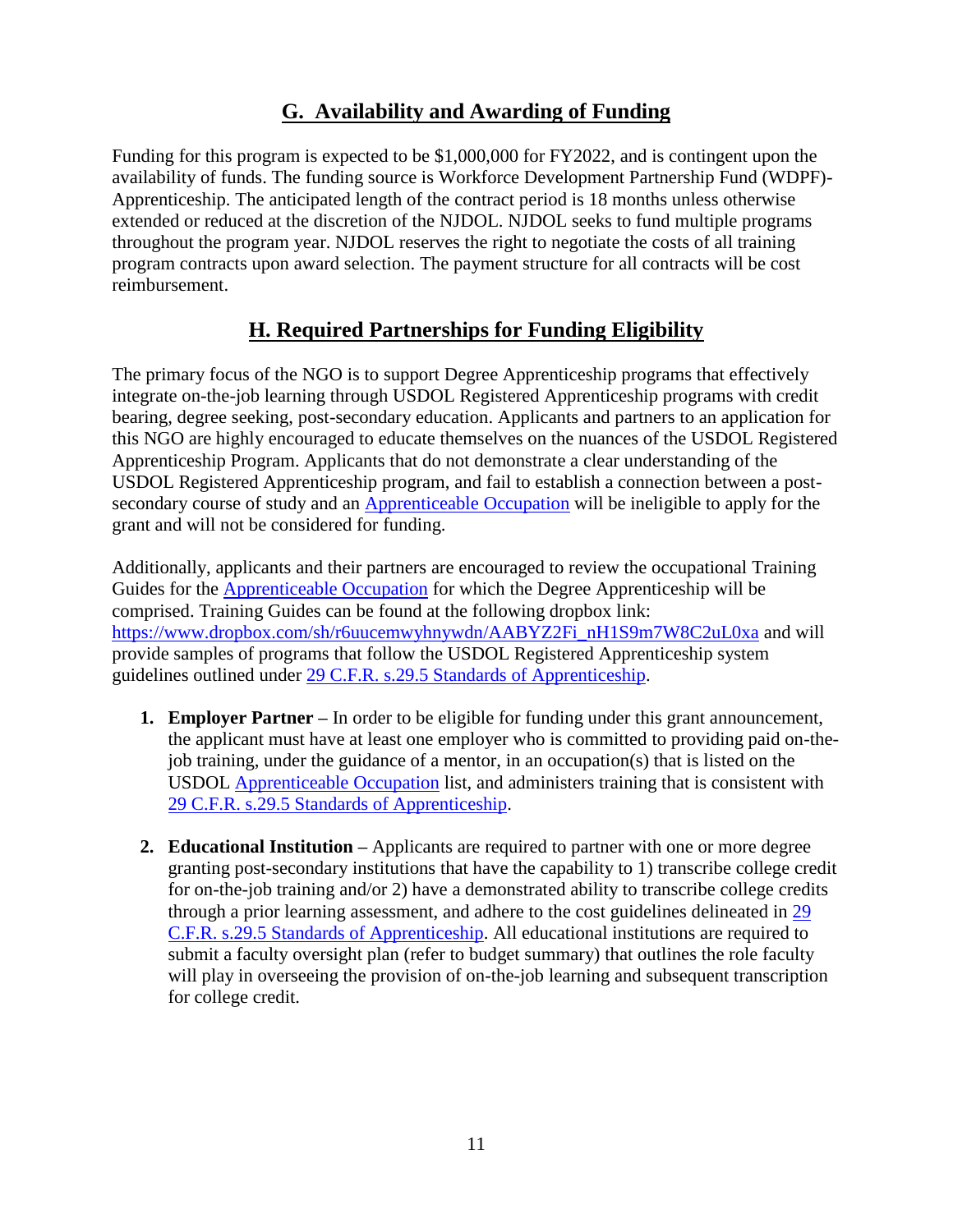# **I. Incentives Available**

### **NJPLACE Incentive Structure for Dual Education Degree Apprenticeship: Model 1**

Program funding will be provided for the following components of a Degree Apprenticeship program:

### *On-the-Job Training Tuition Reimbursement*

• Funding under this NGO may be used to reimburse accredited associate's, bachelor's, or graduate degree-granting institutions up to 100% of the cost of credits not exceeding \$250 per credit hour, awarded for work-based on-the-job learning required by a USDOL Registered Apprenticeship Program. These funds must be used as a direct cost savings to the student apprentice and may not be used for any other direct or ancillary costs associated with the Degree Apprenticeship Program.

### *Related Technical Instruction Tuition Reimbursement*

• Funding under this NGO may be used to reimburse accredited associate's, bachelor's, or graduate degree-granting institutions up to 50% of the cost of credits not exceeding \$250 per credit hour awarded for Related Technical Instruction required by a Registered Apprenticeship Program. These funds must be used as a direct cost savings to the student apprentice and may not be used for any other direct, indirect, or ancillary costs associated with the Degree Apprenticeship Program.

### *On-the-Job Training Wage Incentive*

• Funding under this NGO may be used to reimburse employers up to 50% of a new apprentice's wage rate for on-the-job learning, if such on-the-job learning is awarded credit toward a degree by an IHE. To be eligible for reimbursement under this option, wages shall not be less than \$15 per hour at the date of hire for the apprentice, hours worked shall not exceed 40 hours per week, and the duration of on-the-job learning shall not exceed the duration of the period of performance of a successful award under this NGO. This wage incentive shall only be used for apprentices that are registered after the beginning of the period of performance of the contract. An on-the-job training wage incentive shall not exceed \$4,000 per student apprentice during the period of performance of the contract.

**\*Cost Guidelines for Model 1 – based on the incentive structure outlined above, the suggested cost per student apprentice should not exceed \$7,500. This figure can be calculated by simply dividing the number of student apprentices served, by the total funding request amount for Model 1.**

**\*Registered apprenticeship programs that include front-loaded Related Technical Instruction cannot apply for NJPLACE funds since the purpose of the program is for a Student Apprentice to earn a wage during their dual enrollment in the Degree Apprenticeship program.**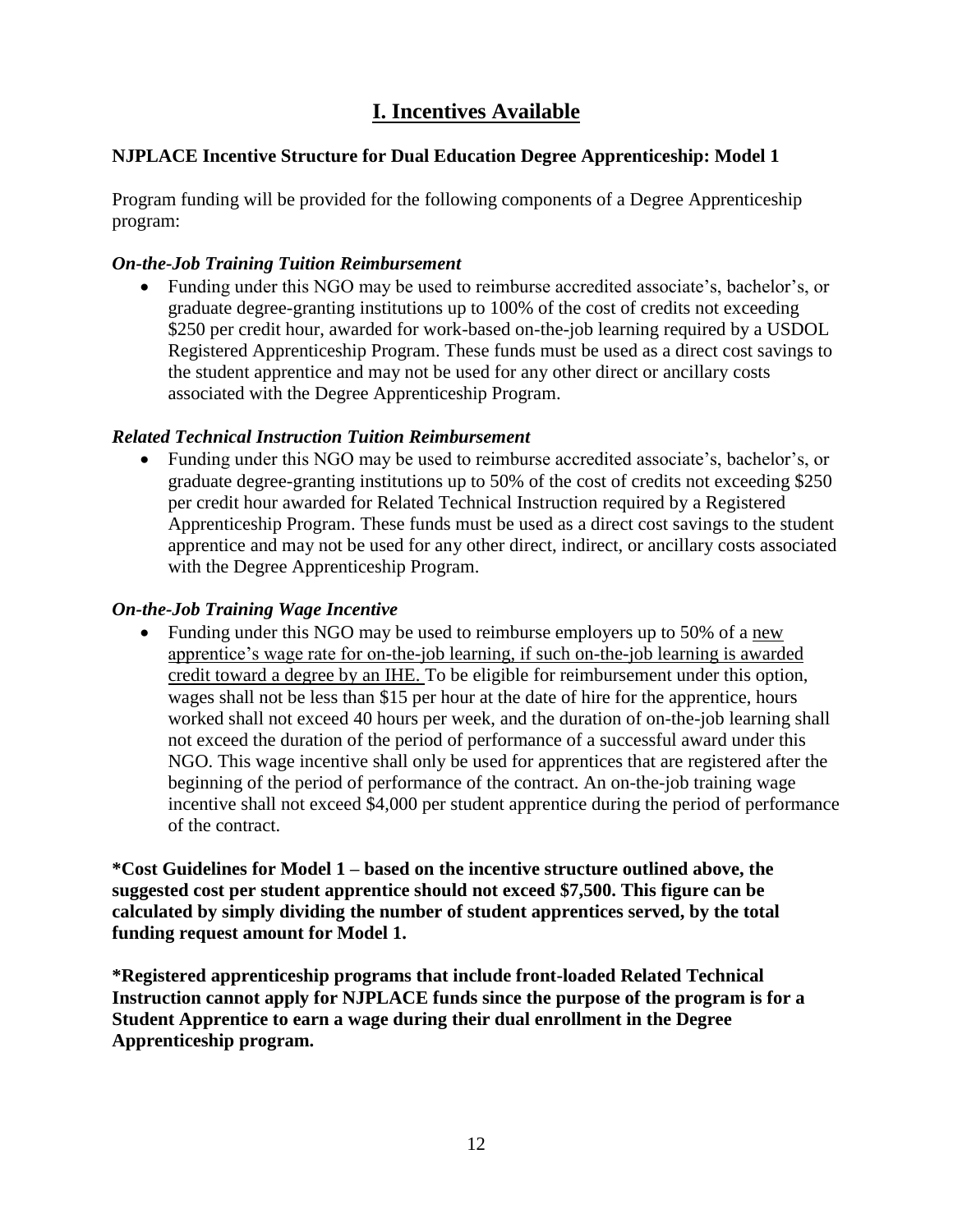### **NJPLACE Incentive Structure for Degree Apprenticeships through Prior Learning Assessment: Model 2**

### *Cost Reimbursement for Prior Learning Assessments*

- Applicants have the option to apply for funding to cover costs associated with conducting prior learning assessments to award college credits to an individual who has successfully completed a USDOL Registered Apprenticeship program. *The "per student-apprentice" cost parameter for funding under this section shall not exceed \$200 per credit hour awarded through a prior learning assessment, portfolio assessment, or other applicable means to award college credit through Registered Apprenticeship for prior learning.*  Applications will be evaluated based on the lowest cost per individual relative to the maximum amount of college credits awarded for prior learning. Degree granting IHEs are encouraged to determine the most viable occupational area and appropriate degree for which credits will be applied.
- On-the-job training (OJT) and related technical instruction (RTI) incentives are not allowed for applicants who pursue Model 2.

**\*Cost Guidelines for Model 2 – based on the incentive structure outlined above, the suggested cost per student apprentice should not exceed \$3,000. This figure can be calculated by simply dividing the number of student apprentices served, by the total funding request amount for Model 2.**

**\*Registered apprenticeship programs that include front-loaded Related Technical Instruction cannot apply for NJPLACE 2.0 funds since the purpose of the program is for a Student Apprentice to earn a wage during their dual enrollment in the Degree Apprenticeship program.**

### **Quality Outcome**

A Quality Outcome for the purpose of this NGO is defined as one of the following:

- Enrollment in and completion of a Degree Apprenticeship Program;
- Provision of credits through the Dual Enrollment Model;
- Provision of credits towards an associate's or bachelor's, through a prior learning assessment of on-the-job training and related technical instruction associated with the completion of a USDOL Registered Apprenticeship program.

# **J. Eligible Entities/Applicants**

This competitive grant opportunity is open to the following entities who are developing new, or building upon existing Registered Apprenticeship programs:

- Any employer;
- [Workforce Intermediary Sponsors](https://www.doleta.gov/oa/bul16/Bulletin_2016-26.pdf)
- Trade Associations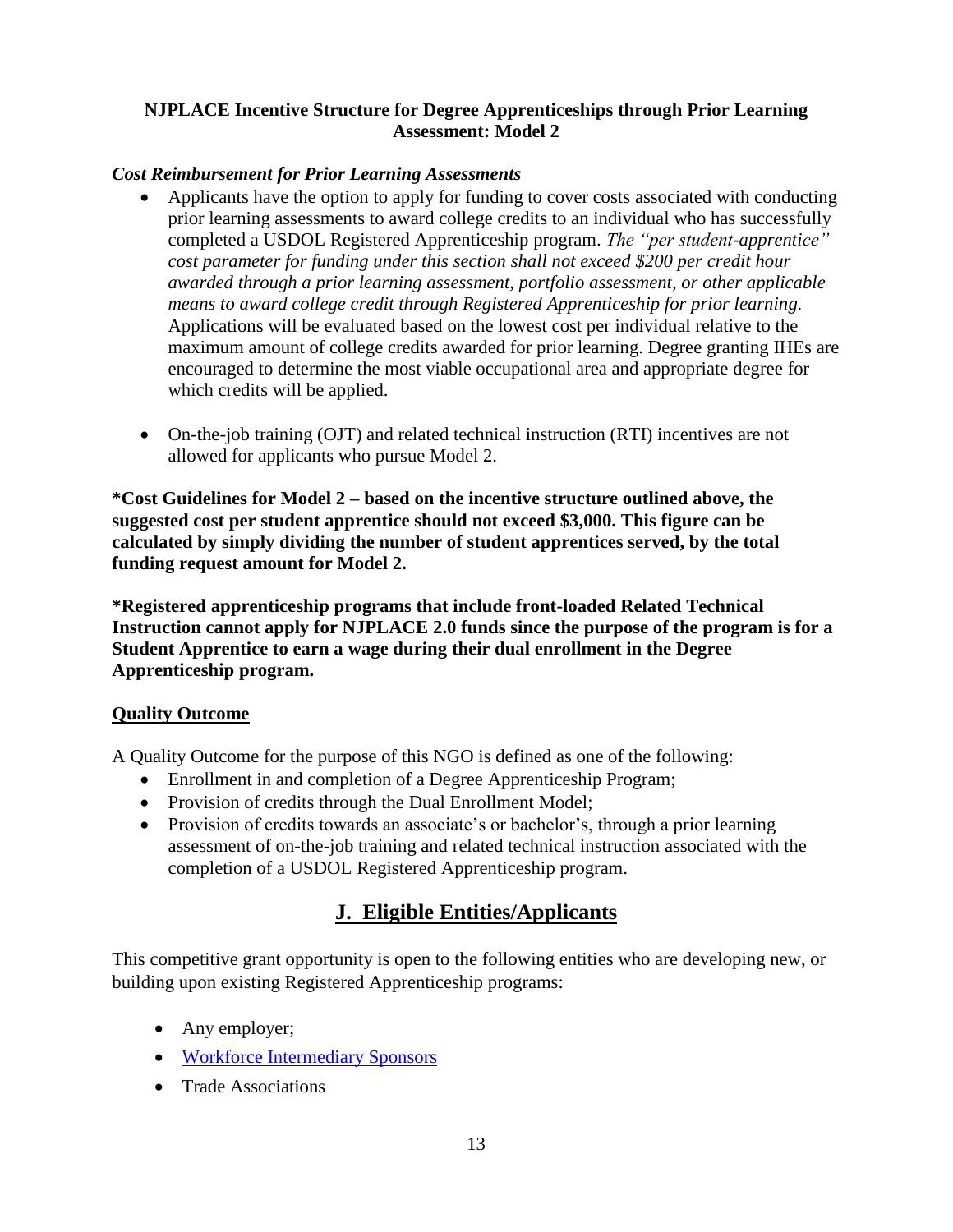- Any labor organization which represents workers in the occupation for which the apprentices will be trained;
- Labor/Management Partnership (public or private)
- New Jersey Local Education Agency (LEA);
- Public vocational schools within New Jersey;
- Bachelor's and Associate's degree-granting IHE) physically located in New Jersey;
- Public or private non-profit organizations (including Community-Based Organizations);
- Business or trade organizations representing a particular trade, group of trades, contractors or employers;
- New Jersey local Workforce Development Boards;
- Economic development organizations.

**\*The above list of eligible applicants must demonstrate that they have met the** *Required Partnerships for Funding* **in the previous section.**

**\*Private, for profit, out of state, and non-public online IHE entities are not eligible for funding under this NGO.**

**\*Organizations awarded FY21 NJPLACE funding are not eligible for this grant opportunity.**

# **K. Evaluation Criteria**

All applicants, regardless of whether they received grant funds from NJDOL in the past, are considered new applicants for this funding cycle and will be evaluated on the basis of quality, comprehensiveness, completeness, accuracy and appropriateness of response to the NGO.

Moreover, submissions exceeding thirty-three (33) pages will be negatively penalized. Any pages after the thirty-third (33rd) page will not be considered in the application review process. Additionally, applications that do not adhere to the required sections of this NGO will be considered incomplete and will not be reviewed.

This NGO is competitive and will be reviewed by a selection committee using a pre-established set of requirements, which will include the following: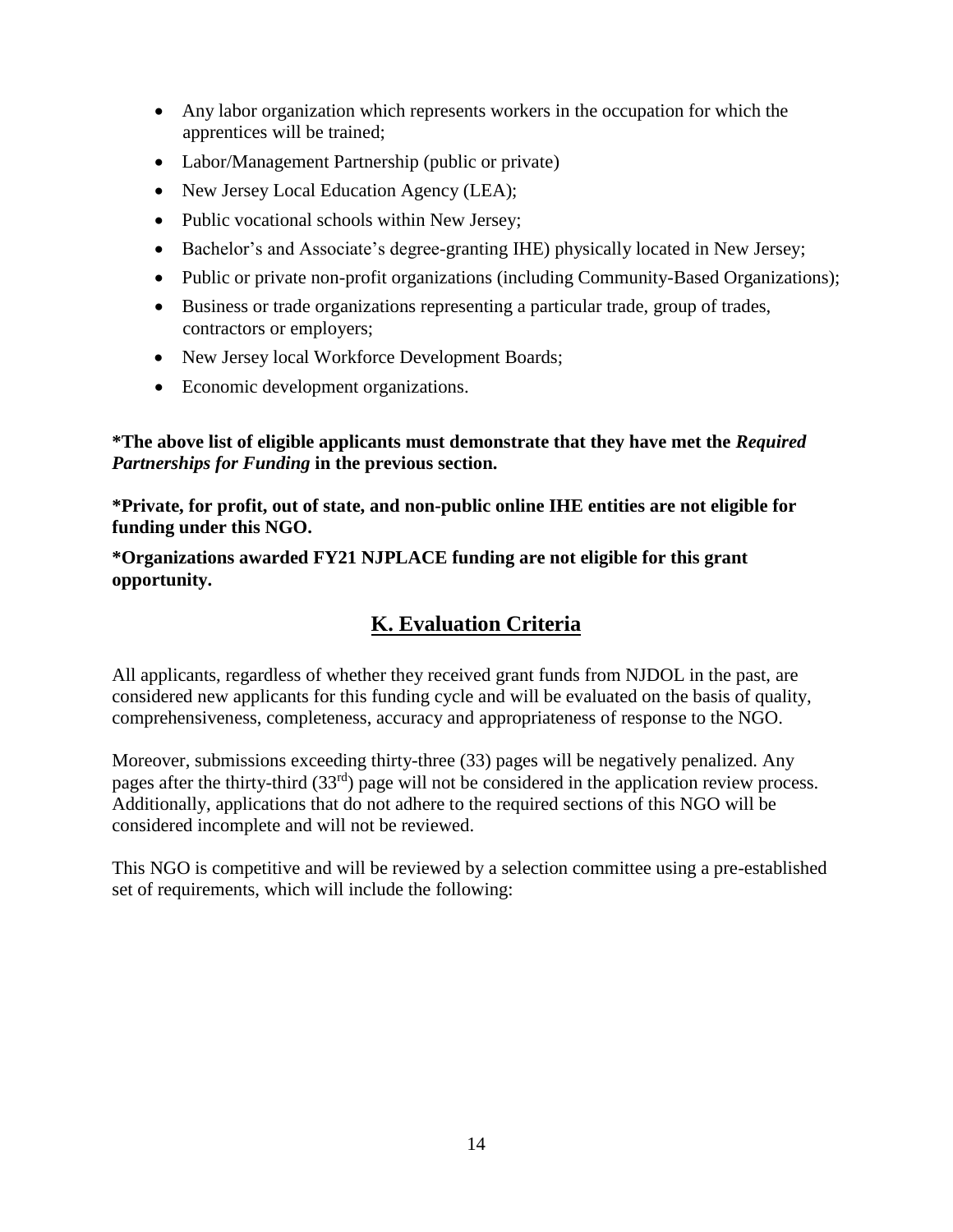| <b>Evaluation Criteria</b>                                                                 | <b>Total Points</b> |  |  |  |
|--------------------------------------------------------------------------------------------|---------------------|--|--|--|
| <b>Executive Summary</b>                                                                   | 5                   |  |  |  |
| <b>Program Narrative:</b>                                                                  |                     |  |  |  |
| Mission, Goals, and Objectives                                                             |                     |  |  |  |
| <b>Targeted Sectors</b>                                                                    |                     |  |  |  |
| Description of Required Partnerships<br>$\bullet$                                          |                     |  |  |  |
| <b>Apprenticeable Occupations</b><br>٠                                                     |                     |  |  |  |
| Number of Apprentices Served<br>$\bullet$                                                  | 40                  |  |  |  |
| <b>Targeted Population</b><br>٠                                                            |                     |  |  |  |
| <b>Statement of Need</b>                                                                   |                     |  |  |  |
| Organizational Commitment and Capacity                                                     |                     |  |  |  |
| <b>Implementation Plan</b>                                                                 |                     |  |  |  |
| Project Schedule                                                                           |                     |  |  |  |
| <b>Connection to Local One-Stop Career Centers</b><br>$\bullet$                            |                     |  |  |  |
| Comprehensive Program Plan<br>$\bullet$                                                    | 25                  |  |  |  |
| <b>Summary of Expected Outcomes</b>                                                        |                     |  |  |  |
| <b>Outcome Timeline</b>                                                                    |                     |  |  |  |
| <b>Sustainability Plan</b>                                                                 |                     |  |  |  |
| Narrative describing budget strategy absent grant funding options after Year<br>One        | 10                  |  |  |  |
| <b>Budget Summary:</b>                                                                     |                     |  |  |  |
| Cost per apprentice trained (total budget divided by apprentices served)                   |                     |  |  |  |
| Budget is reasonable<br>$\bullet$                                                          |                     |  |  |  |
| Budget is within the cost guidelines of the NGO<br>$\bullet$                               |                     |  |  |  |
| Innovative usage of other services/funding<br>$\bullet$                                    |                     |  |  |  |
| <b>Budget Summary includes:</b><br>$\bullet$                                               |                     |  |  |  |
| Administrative cost summary                                                                |                     |  |  |  |
| Credit reimbursement summary (outlined in Model 1 Incentive<br>$\bullet$                   |                     |  |  |  |
| Structure)                                                                                 |                     |  |  |  |
| Related technical instruction cost summary (outlined in Model 1)<br>$\bullet$              | 20                  |  |  |  |
| Incentive Structure)                                                                       |                     |  |  |  |
| On-the-job training cost summary (outlined in Model 1 Incentive<br>$\bullet$<br>Structure) |                     |  |  |  |
| Cost breakdown of prior learning assessment (Model 2 Incentive<br>$\bullet$                |                     |  |  |  |
| Structure                                                                                  |                     |  |  |  |
| Cost per apprentice metric                                                                 |                     |  |  |  |
| No calculation errors<br>$\bullet$                                                         |                     |  |  |  |
|                                                                                            |                     |  |  |  |

*\* If any of these documents are not submitted, your proposal will be incomplete and therefore will not be considered.*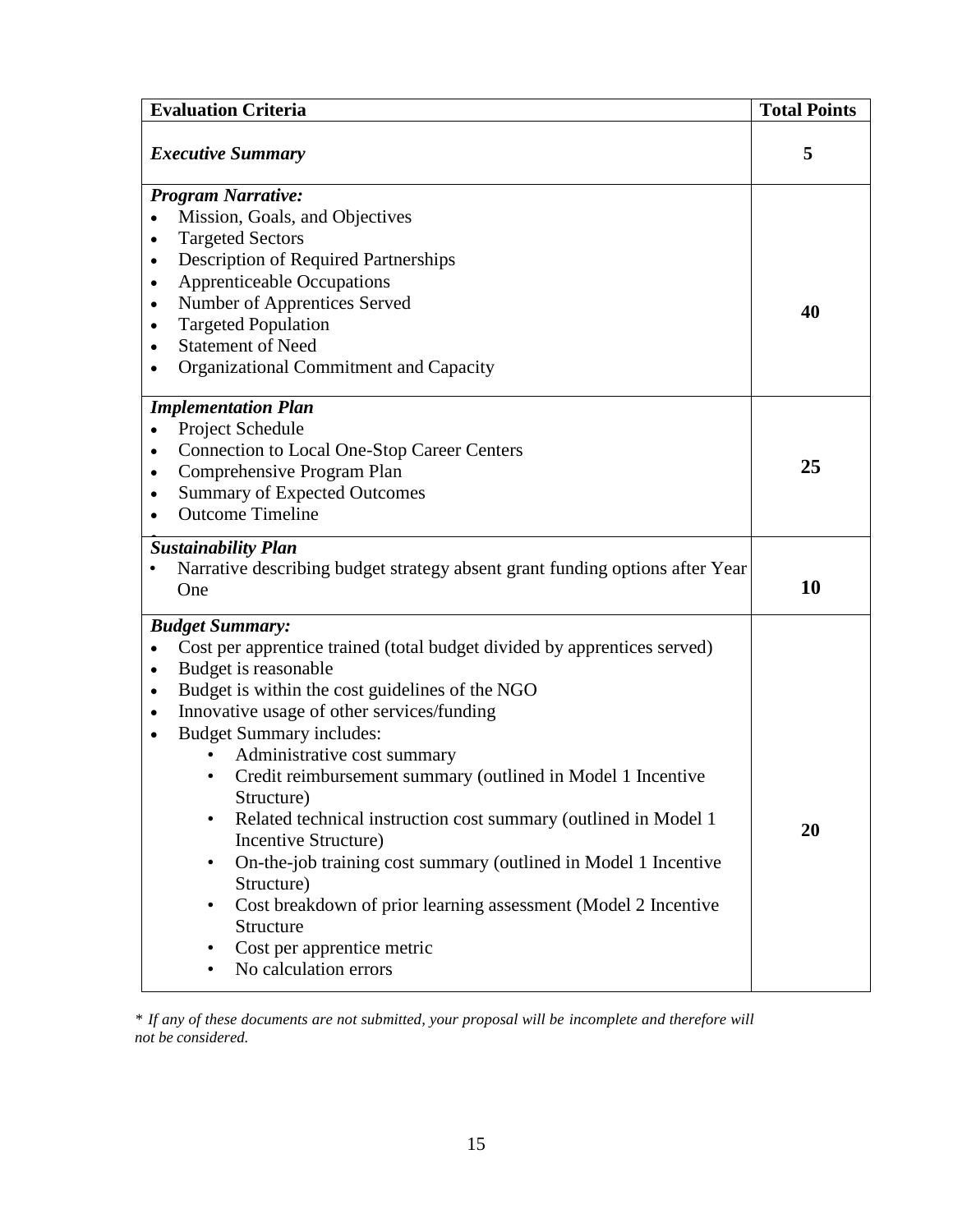# **L. Explanation of Proposal Components – Required Documents**

The following required documents must be uploaded and submitted in SAGE:

#### *Executive Summary*

The executive summary details the proposal being submitted. The Executive Summary should include the number of Student Apprentices to be served, the [Apprenticeable Occupation,](https://www.apprenticeship.gov/apprenticeship-occupations) targeted sectors/occupations, targeted population and your expected program outcomes. Also, include your total requested budget along with the cost ratio per student. The ration can be calculated by simply dividing the number of student apprentices served by the total funding request amount. The executive summary should not exceed 5 pages.

### *Program Narrative*

The program narrative must include the following information and provide a clear and concise explanation of your proposal with includes the following information. The program narrative should not exceed 20 pages.

- **Comprehensive Program Plan:** The narrative must provide details of the proposal being submitted in the order identified in the Evaluation Criteria table above. Applicants must include a comprehensive program plan detailing how the applicant will meet stated objectives of the program. Greatest weight will be given to details regarding how the applicant will partner employers and administer the Degree Apprenticeship Program, structure their on-the-job training program, including course list, number of credits projected, provide a progressive compensation structure for apprentices, length of apprenticeship program, and successfully receive, or partner with an organization who has successfully received USDOL Registered Apprenticeship Program status. A breakdown of the customer flow (timeline of expected outcome benchmarks for each participant) for the program along with an outline of case management services must be included. The narrative should describe the process that the applicant will have in place to develop a Degree Apprenticeship for Model 1, Model 2, or both.
- **Mission, Goals, and Objectives:** The applicant must demonstrate how the proposal for developing a Degree Apprenticeship program is consistent with the mission, goals, and objectives outlined in this NGO.
- **Targeted Population**: The Department recognizes the need for New Jersey's workforce system to take into announce equity, fairness, and inclusion into the investments that the state makes through training and upskilling grant programs. Therefore, greater weight will be given to applicants who demonstrate a viable strategy to recruit apprentices in one or more of the following categories: **individuals currently unemployed; individuals impacted by COVID-19**; women; members of a racial or ethnic minority group; youth aged 16-24, with particular emphasis on out-of-school youth; participants in a state-funded pre-apprenticeship program; participants in other state-funded workforce development programs; vocational school participants; K-12 public school students; post-secondary students; returning citizens who have previously committed a criminal offense; veterans; and persons with disabilities. Applications will also receive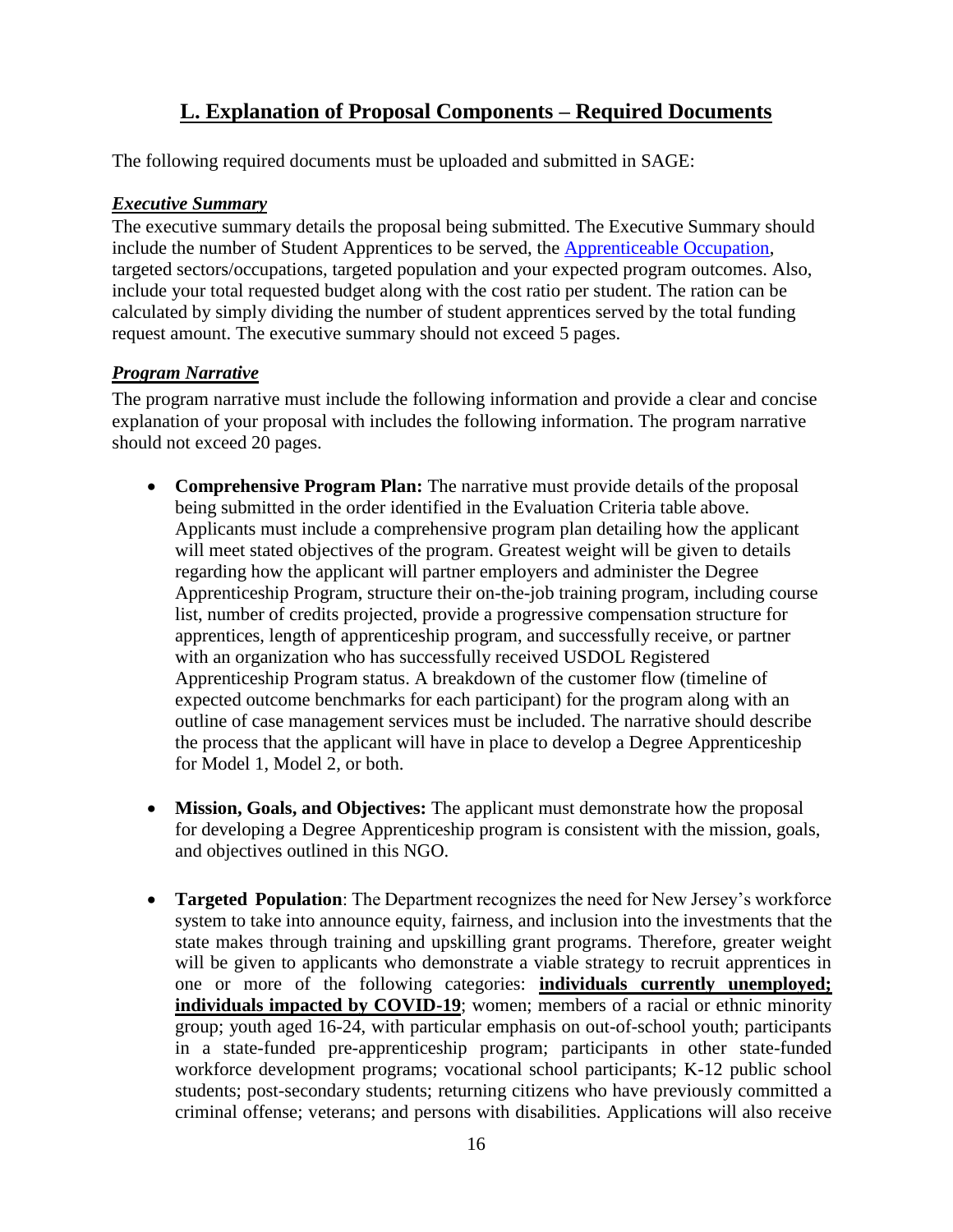greater weight in the evaluation process for proposing programs designed to prepare apprentices for occupations in the industry sectors listed in the *Mission, Goals, and Objectives* section of this NGO. **Greatest priority for proposals will be given to applicants that demonstrate their willingness to work with the NJ Office of Career Services to source and/or screen applicants to determine whether they are dislocated workers/currently are or have exhausted state unemployment benefits.**

- **Statement of Need:** Demonstrate hiring need of the sponsoring organization. A need is defined as the difference between the current status and the outcomes that the applicant would like to achieve. Documentation should include a list of occupations and job descriptions for each intended hire and indicate if the occupation(s) are currently included on USDOL's list of approved apprenticeable occupations found [here.](https://www.apprenticeship.gov/apprenticeship-occupations)
- **Organizational Commitment and Capacity:** Applicants should describe the organizational support that exists for implementing the program. The applicant should also describe, where applicable, their experience in conducting placement services as well as the outcomes achieved through grants or other monetary assistance that has been received from the USDOL (Workforce Innovation and Opportunity Act) and NJDOL (Workforce Development Partnership fund). Applicants should focus on how previous experience in working with this population will be applied to ensure successful program implementation. Applicants who received prior NJDOL or USDOL funding, or operated a similar program, must submit outcome data for the most recent year documenting the program's effectiveness and success in meeting the needs of this target population.

### *Implementation Plan*

The Implementation Plan must include the following information and should not exceed 5 pages:

*Implementation Plan* – Describe how your organization will implement your comprehensive program plan.

*Summary of Expected Outcomes* – Include a narrative which describes your Expected Outcomes during the 18-month contract period of your grant proposal. Include the occupation(s), expected timeline for approval by USDOL, the number of expected apprentice hires, anticipated salary information, and any business/organizational successes that you expected as a result of this new occupation(s) being established. Credit will be given for plans that provide specific and measurable outcomes that align with the NGO and sponsor goals and objectives (e.g. 90% of participants will be in the targeted population or 60% of participants will receive X number of college credits in the apprenticeship). **Programs with larger enrollment of individuals into Degree Apprenticeship programs, or applications from small businesses with fewer for 50 employees, will be accorded additional weight during panel review.**

*Project Schedule/Outcome Timeline –* The outcome timeline should describe anticipated program development benchmarks and milestones, and provide a target date for the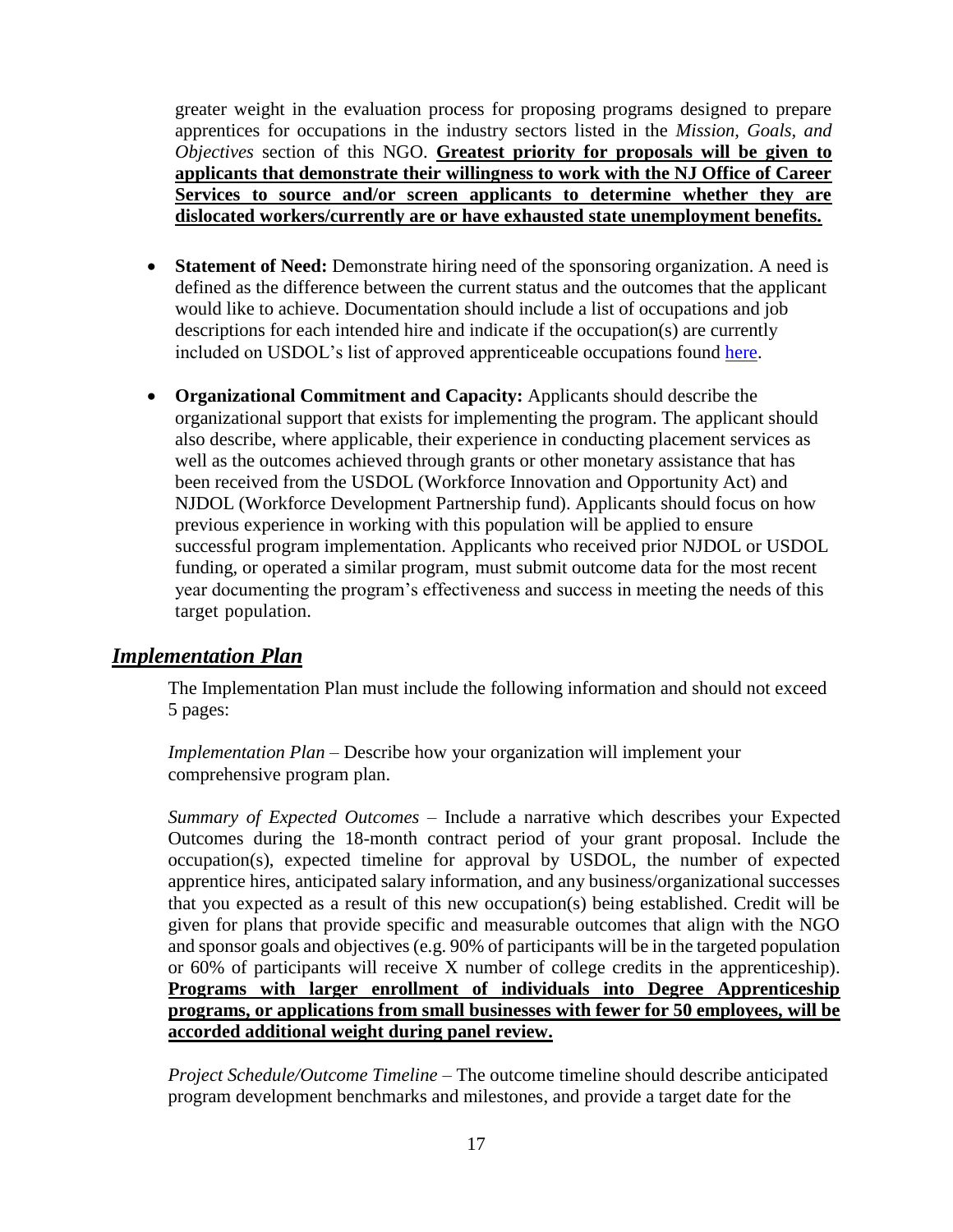completion of a Degree Apprenticeship program, as well as an anticipated hire date for new apprentices.

### *Program Sustainability Plan*

The Program Sustainability Plan should not exceed three pages. Applicants will be required to provide a Registered Apprenticeship Program Sustainability Plan. This plan will outline the applicant's strategy for sustainability if/when state grant funding is no longer available. Based on the current structure of the NJPLACE 2.0 program, grantees may be eligible for subsequent year funding based on performance.

### *Budget Summary*

Applicants must provide a detailed budget by entering the required information in SAGE on Schedule A - Personnel, Schedule B – Non-Personnel, Schedule C – Direct Student Services, and Schedule D – On the Job Training Wage Reimbursement. All budget items must include a breakdown of the cost along with a justification for the expense. Costs could include personnel costs, salary costs for mentor/journeyperson overseeing the apprentice, curriculum development costs and consultant fees.

*On-the-Job Training Faculty Oversight Evaluation Plan* – Funding under this NGO may be used to cover costs associated with overseeing the provision of credit-bearing onthe-job learning. Faculty and staff are expected to work closely with employer partners to ensure that all on-the-job learning meets the academic rigor sufficient to merit award.

*Leveraged Funds* – Programs that utilize in-kind, employer contributions (e.g. tuition payments, and other direct assistance to the student apprentice, philanthropic, cash, federally funded Individual Training Accounts, WIOA Title 1, Perkins V etc.), and/or other leveraged funds to support the Degree Apprenticeship program by reducing the Student Apprentice's tuition costs will be accorded additional weight during panel review.

Applicants should also demonstrate any/all financial commitments separate from any award received through this NGO. Applications that comprehensively address their cost structure and indicate the level of non-state funded investments, including other sources of funding, will be accorded additional weight during the panel review.

Grant funds provided through this NGO may not be expended for the following:

- Indirect costs (e.g. travel, meals, lodging);
- Pension and/or health benefits for part-time staff;
- Mileage and toll expenses for out-of-state travel;
- Overnight accommodations;
- Capital construction or renovation;
- Costs associated with preparing the grant application; and
- Costs of memberships in associations or organizations.

Key components of the budget summary are listed below (refer to incentive structure section above):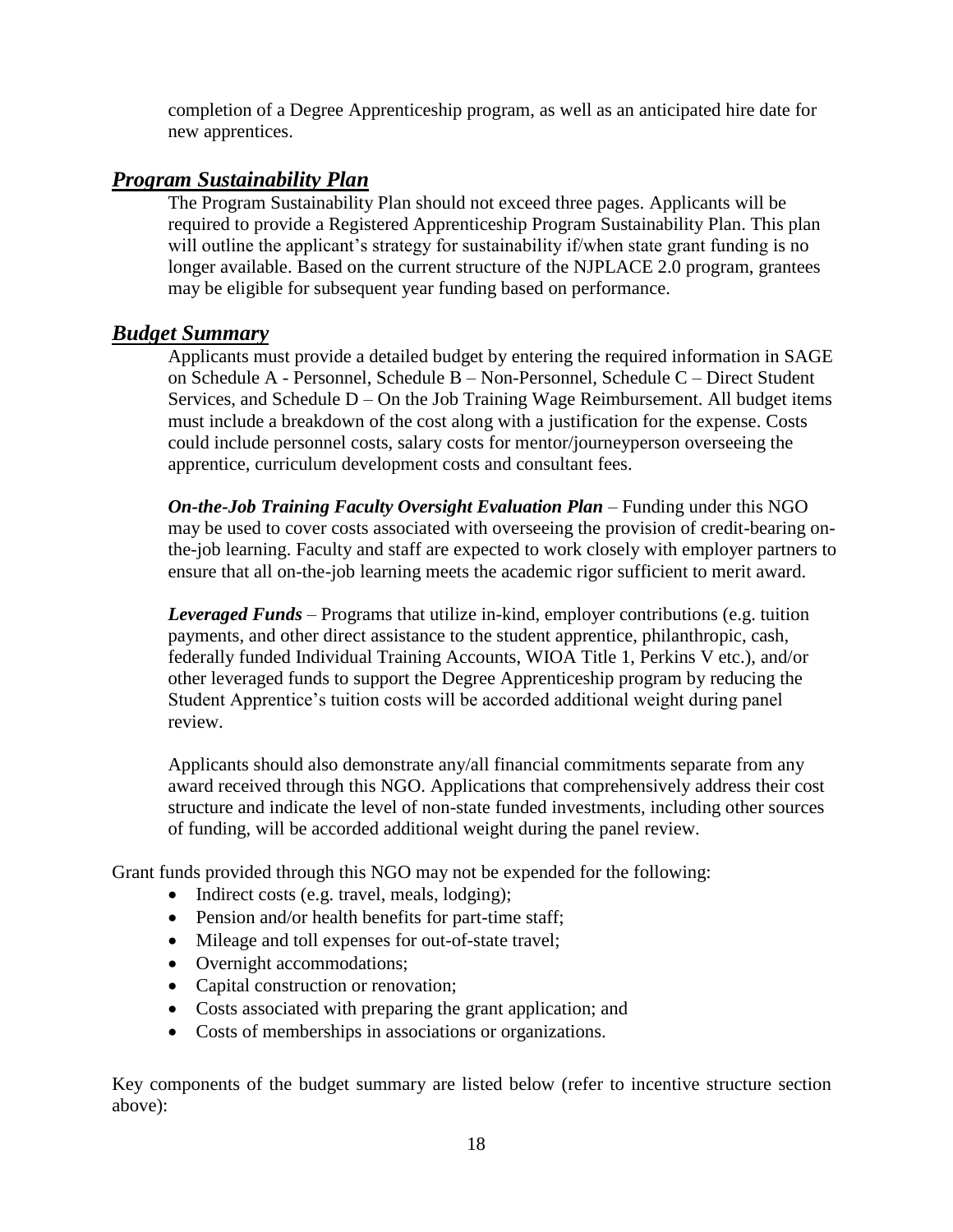- o Budget is reasonable
- o Budget is within the cost guidelines of the NGO
- o Innovative usage of other services funding
- o Budget includes:
	- Related technical instruction (RTI) cost (Model 1 Incentive)
	- On-the-job (OJT) training cost (Model 1 Incentive)
	- Credit Reimbursement (Model 1 Incentive)
	- Prior Learning Assessment, if applicable (Model 2 Incentive)
	- Employer of Educational Institution Staffing
	- Financial commitment of the applicant
- o No calculation errors

**Budget proposals that demonstrate quality Degree Apprenticeship programs at a low-cost ratio per individual student-apprentice will be accorded additional weight during panel review. As referenced above, cost guidelines for Model 1 should not exceed \$7,500, on average, per student apprentice, and \$3,000, on average, per prior learning assessment, as described in Model 2. This figure can be calculated by simply dividing the number of student apprentices served by the total funding request amount.**

# **M. Qualifications of Applicants**

All entities outlined in Section E. applying for the development of new Degree Apprenticeship programs must develop a related technical instruction and an on-the-job training model in a written plan that also embodies the terms and conditions for the employment and training and supervision of apprentices according to [29 C.F.R. s.29.5 Standards of Apprenticeship.](https://www.law.cornell.edu/cfr/text/29/29.5)

# **N. Application Process**

Successful proposals must be responsive to the NGO and meet all technical capacity and fiscal viability requirements as described. Applications are submitted and awards are managed through NJDOL's online grant system, the System for Managing Grants Electronically (SAGE). Applications are submitted online, via SAGE at [www.sage.nj.gov.](http://www.sage.nj.gov/)

Applicants must determine who will serve as the Authorized Official (AO) for this grant application. The AO must:

- be authorized to enter into a contractual agreement on behalf of the company.
- read and understand the FY2022 Notice of Grant Opportunity (NGO).
- register (create an account) in the System to Administer Grants Electronically (SAGE) and submit a Letter of Intent (LOI) to apply for a FY2022 NJPLACE grant.

The AO must register in SAGE at [www.sage.nj.gov](http://www.sage.nj.gov/) and click "New User" and enter the required information for the organization and authorized official. NJDOL staff will review and approve the AO in SAGE. The AO may delegate completion of the application to others by giving access in SAGE, but should be aware that responsibility for the contract remains with the AO for the life of the grant. Individuals with prior registration in SAGE do not need to complete a new user registration.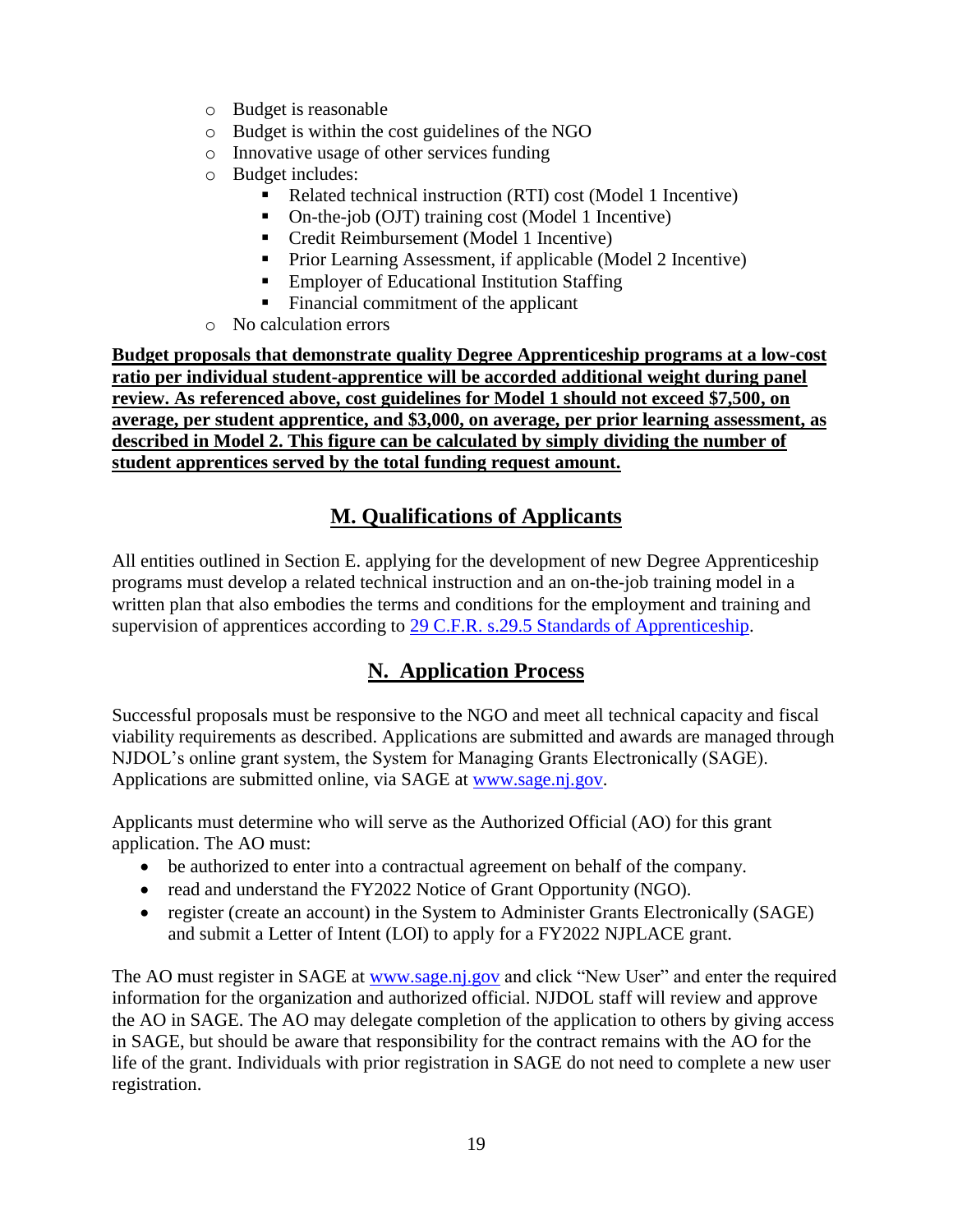In additional to registering in SAGE, applicants interested in applying for the NJPLACE grant must also submit a Letter of Intent (LOI) to express interest in the grant opportunity. This notification allows NJDOL to have sufficient resources in place to carefully review each proposal. and to obtain access to the application in SAGE. Applicants must complete, sign and submit a letter of intent as soon as the applicant is interesting in applying for the grant opportunity. A sample LOI can be found in Attachment I. The completed and signed LOI must be emailed as an attachment to [ApprenticeshipUnit@dol.nj.gov.](mailto:ApprenticeshipUnit@dol.nj.gov)

Incorrect or missing information or failure to register in SAGE will delay the processing of the LOI, which will delay access to the online application. Once the Authorized Official is registered and approved in SAGE, applicants can then proceed to enter the required information and documentation in the SAGE system.

### Technical Assistance Workshop

NJDOL will provide two technical assistance sessions via tele-conference to potential applicants. General guidance on completing the required documents, budget forms and an overview of NJPLACE 2.0 program will be provided. It is important that both the Program Director and Fiscal Officer attend this session. It is strongly suggested that applicants attend the technical assistance workshop. The technical assistance workshops will be held:

Tuesday, January 25, 2022 at 1:00pm

OR

Wednesday, February 2, 2022 at 1:00pm

The technical assistance workshops will be conducted electronically through a virtual meeting session. Pre-registration is required at least three business days prior to the date of the technical assistance workshop at: [https://www.eventbrite.com/e/njplace-20-fy22-technical-assistance](https://www.eventbrite.com/e/njplace-20-fy22-technical-assistance-workshop-tickets-195088233157)[workshop-tickets-195088233157.](https://www.eventbrite.com/e/njplace-20-fy22-technical-assistance-workshop-tickets-195088233157)

Virtual meeting log-in information will be provided only to those who registered through Eventbrite.

### **Proposal Deadline**

Applicants interested in applying for the NJPLACE 2.0 grant must submit a Letter of Intent (LOI) to express interest in the grant opportunity. The LOI should be submitted as soon as an organization decides to apply for the grant opportunity. The LOI must be submitted no later than 12:00 noon on Friday, February 25, 2022. NJDOL will provide SAGE access for the completion of the application upon receipt of the LOI.

Applications for FY22 NJPLACE 2.0 funds will not be accepted in SAGE after 12:00 noon on Friday, March 4, 2022.

Final award decisions will be communicated approximately 45 days following the panel review.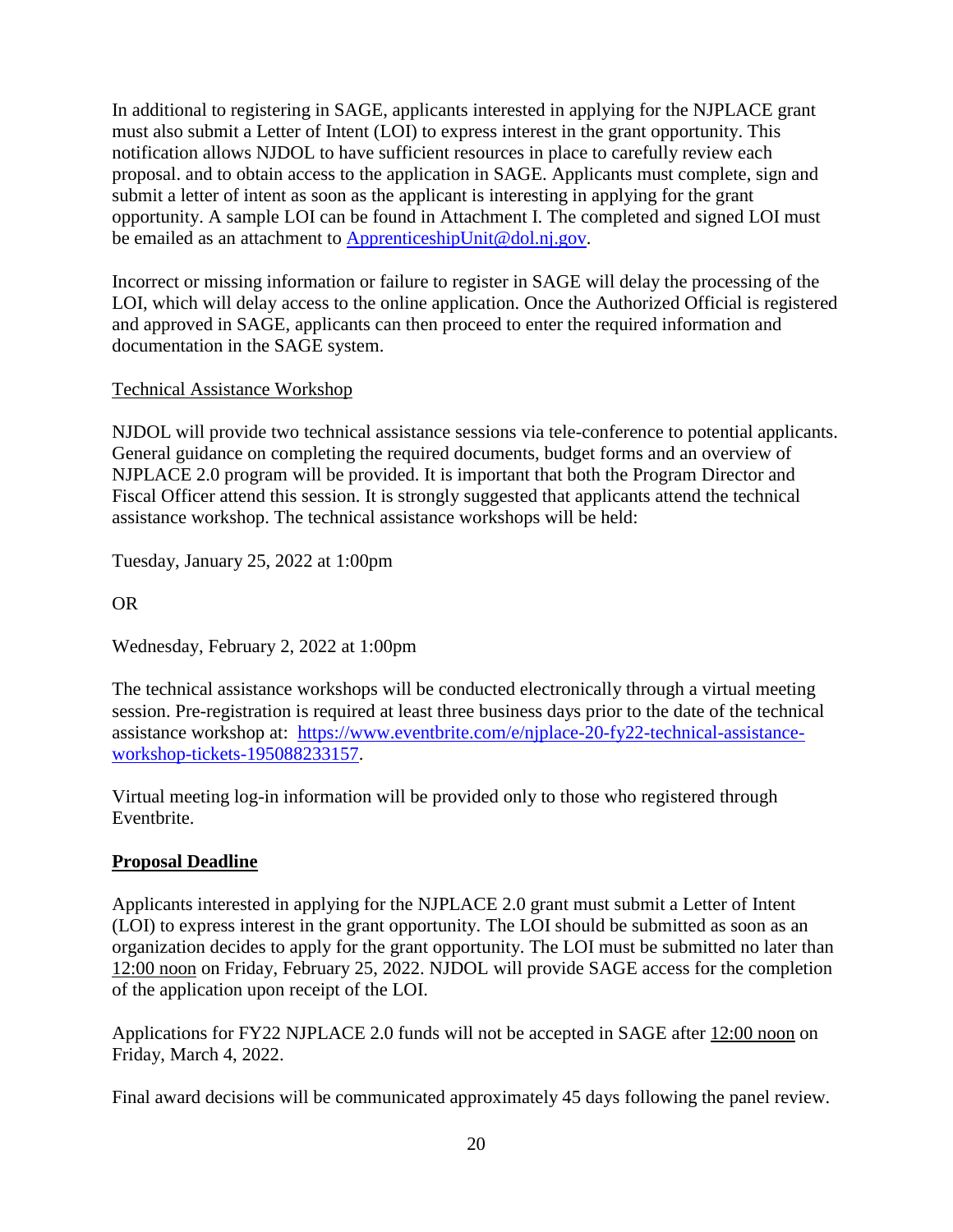# **O. Application Requirements**

Applications are submitted and awards are managed through NJDOL's online grant system, the System for Managing Grants Electronically (SAGE). Applications are submitted online, via SAGE, at [www.sage.nj.gov.](http://www.sage.nj.gov/) Applications for this grant opportunity consist of the following components.

| <b>Required</b> | Form                                                                |
|-----------------|---------------------------------------------------------------------|
|                 | <b>Applicant Information</b>                                        |
|                 | <b>Counties to Serve</b>                                            |
|                 | Required Documents (Program Narrative, Implementation Plan, Program |
|                 | Sustainability Plan, and Tax Clearance Certificate)                 |
|                 | Employer/Sponsor information                                        |
|                 | <b>NJPLACE Deliverables</b>                                         |
|                 | Budget Details (Schedules A, B, C and D)                            |
|                 | <b>Budget Cost Summary</b>                                          |
|                 | <b>Miscellaneous Attachments</b>                                    |

The following forms and descriptions must be included in your application and submitted in SAGE:

#### **Applicant Information**

Applicants must complete all the required information for the organization.

#### **Counties to Serve**

Indicate the counties your project will serve or if your program is statewide.

### **Required Documents**

The following required documents, including all required components as outlined within this NGO, must be uploaded:

- Program Narrative
- Executive Summary
- Implementation Plan
- Program Sustainability Plan
- Tax Clearance Certificate

Public Law 2007, c. 101 requires that as a precondition to the award of business assistance or incentive or as a component of the application for business assistance or incentive, a person or business seeking a grant, loan, loan guarantee, or other monetary or financial benefit from a department or agency of state government shall obtain a [Tax](http://www.state.nj.us/treasury/taxation/busasst.shtml) Clearance [Certificate](http://www.state.nj.us/treasury/taxation/busasst.shtml) from the director of the New Jersey Division of Taxation prior to the issuance of the grant, incentive or assistance. Please see Attachment II for additional information.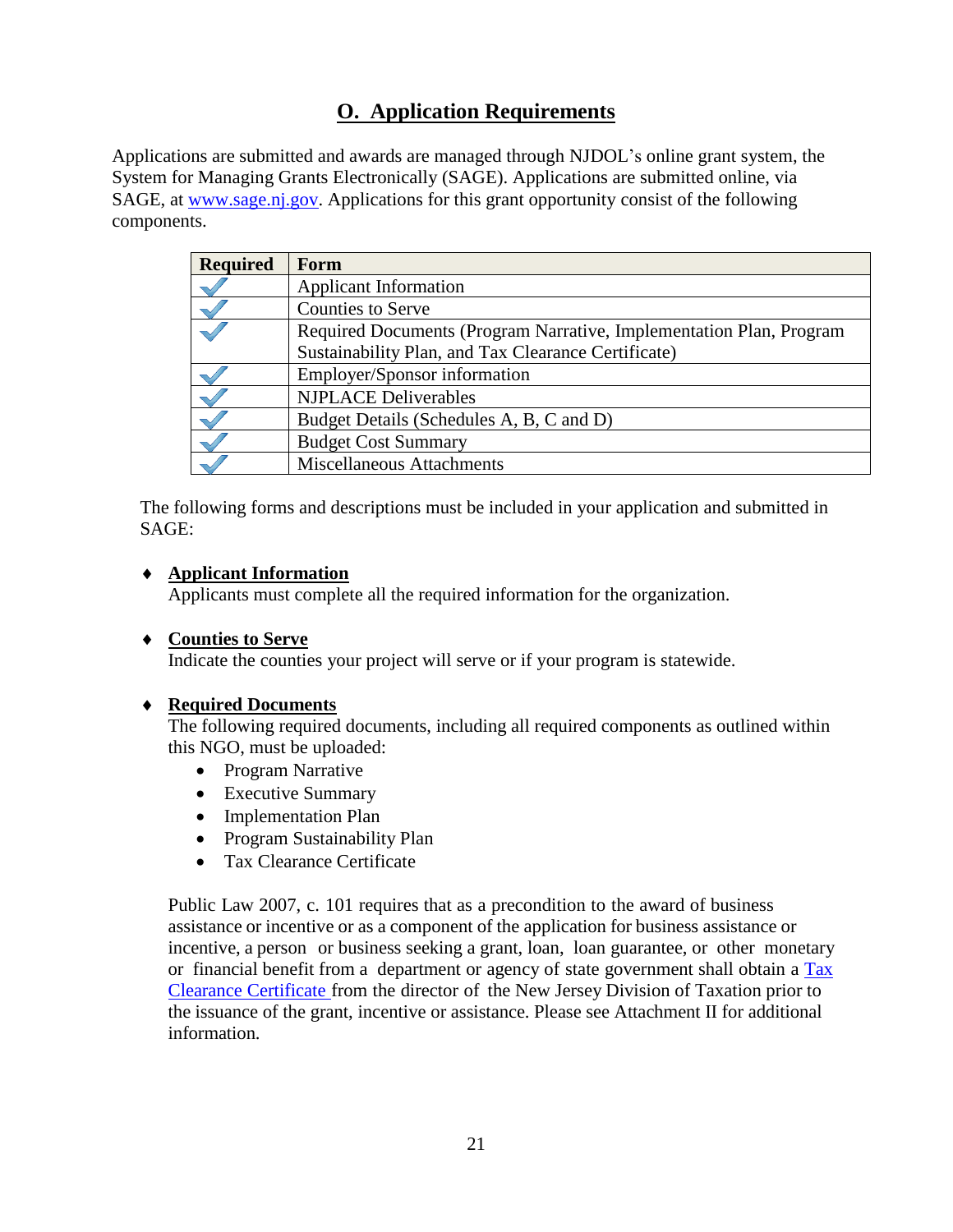### **Employer/Sponsor Information**

Applicants must include information for each partnering employer in your proposed application. The required information includes: name of employer/sponsor, FEIN number, address, contact phone number, and contact email address. Additional employers can be added during the contract period for applicants who are funded through this program.

All employers will be vetted for outstanding tax liabilities. Employers who have tax liabilities will not be able to participate as a partner in the grant.

#### **NJPLACE Deliverables**

Applicants must outline the projected outcomes for the grant by providing details on the specific USDOL approved occupation(s) of training, the number of participants to be trained in each occupation, the type of degree program, the number of college credits each student apprentice will earn, the number of student apprentices to receive PLA credit (where applicable), and the expected completion dates for both the Registered Apprenticeship program and the degree program.

#### **Budget Detail and Budget Cost Summary**

Applicants must provide a detailed budget by entering the required information on Schedules A, B, C and D. All costs must include a breakdown of the cost along with a justification. Summary and clearly state in their proposal all criteria described in the Evaluation Criteria of this NGO.

This grant opportunity prohibits the use of grant funds for activities that:

- "Induce, encourage or assist any displacement of currently employed workers by trainees, including partial displacement by means such as reduced hours of currently employed workers; any replacement of laid off workers by trainees; or any relocation of operations resulting in a loss of employment at a previous workplace";
- "Replace, supplant, compete with or duplicate in any way existing approved registered apprenticeship programs"; or
- "Impair existing contracts for services or collective bargaining agreements, except that activities which would be inconsistent with the terms of a collective bargaining agreement may be undertaken with the written concurrence of the collective bargaining unit and employer who are parties to the agreement."

The cost summary page will summarize all the details entered on the budget schedules. Be sure to review the budget cost summary page for accuracy.

Budget amendments must have the approval of NJDOL.

#### **Miscellaneous Attachments**

The miscellaneous attachment is optional, and not required to be completed. In this section, you can submit any additional information or documents that will support your grant application.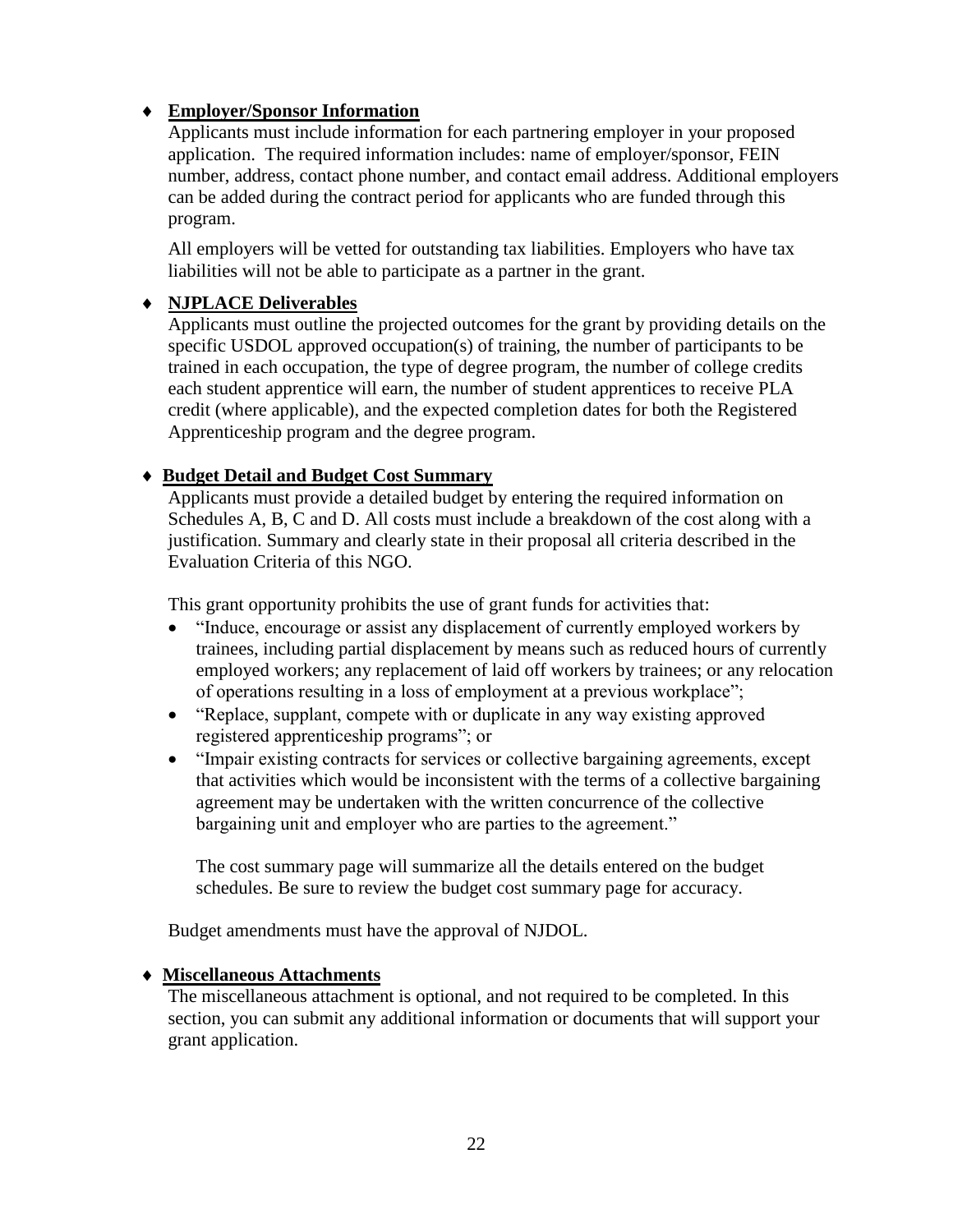# **P. Required Reports/Documents**

Grantees will be required to complete a monthly activity report, due by the  $15<sup>th</sup>$  of each month. The report must list all of the activities of the program, including status on the development of the new apprenticeship occupation(s), update on the timeline of activities and information pertaining to placement of apprentices. The report should include any barriers you are experiencing which impact the success outcomes of the development of your new registered occupation(s).

In addition, the monthly report and monthly expenditure report must include the following documentation:

- Name, address, date of birth, age, race, and gender of the apprentice
- USDOL Program Registration number, where applicable
- [Apprenticeable Occupation](https://www.apprenticeship.gov/apprenticeship-occupations) of apprentice(s)
- Name, address and contact information of the sponsor
- FEIN number of each employer/sponsor
- Type of business and NAICS code
- Date employee starts the apprenticeship and the 6-month period the incentive covers (if applicable)
- Status on the apprentice(s) performance in the program
- Salary information Pay stubs and hours worked for the period covered by the incentive
- Program enrollment, drop-out and completion data
- Any credentials that will be attained and/or are currently being pursued, and completion dates

Additionally, for recipients of the administrative/RTI cost reimbursement funding:

- Documentation on how the funds were expended to offset costs
	- o Labor hours and pay rates for internal staff
	- o Description of work conducted
	- o Costs associated with curriculum development and administration
	- o Salary costs for mentor/journeyperson overseeing the apprentice
	- o Cost quotes from outside RTI providers or, if the applicant is providing the RTI in-house, all costs associated with administration

A closeout report, due within 30 days from the end of the grant period, must be submitted via SAGE. Final reimbursement is subject to submission and acceptance of the final report to NJDOL.

## **Q. Award Process**

NJDOL will review each completed application on the basis of quality, comprehensiveness, appropriateness, demonstrated need and adherence to application guidelines. Applicants are reminded that the grants will be awarded through a competitive process. NJDOL cannot fund all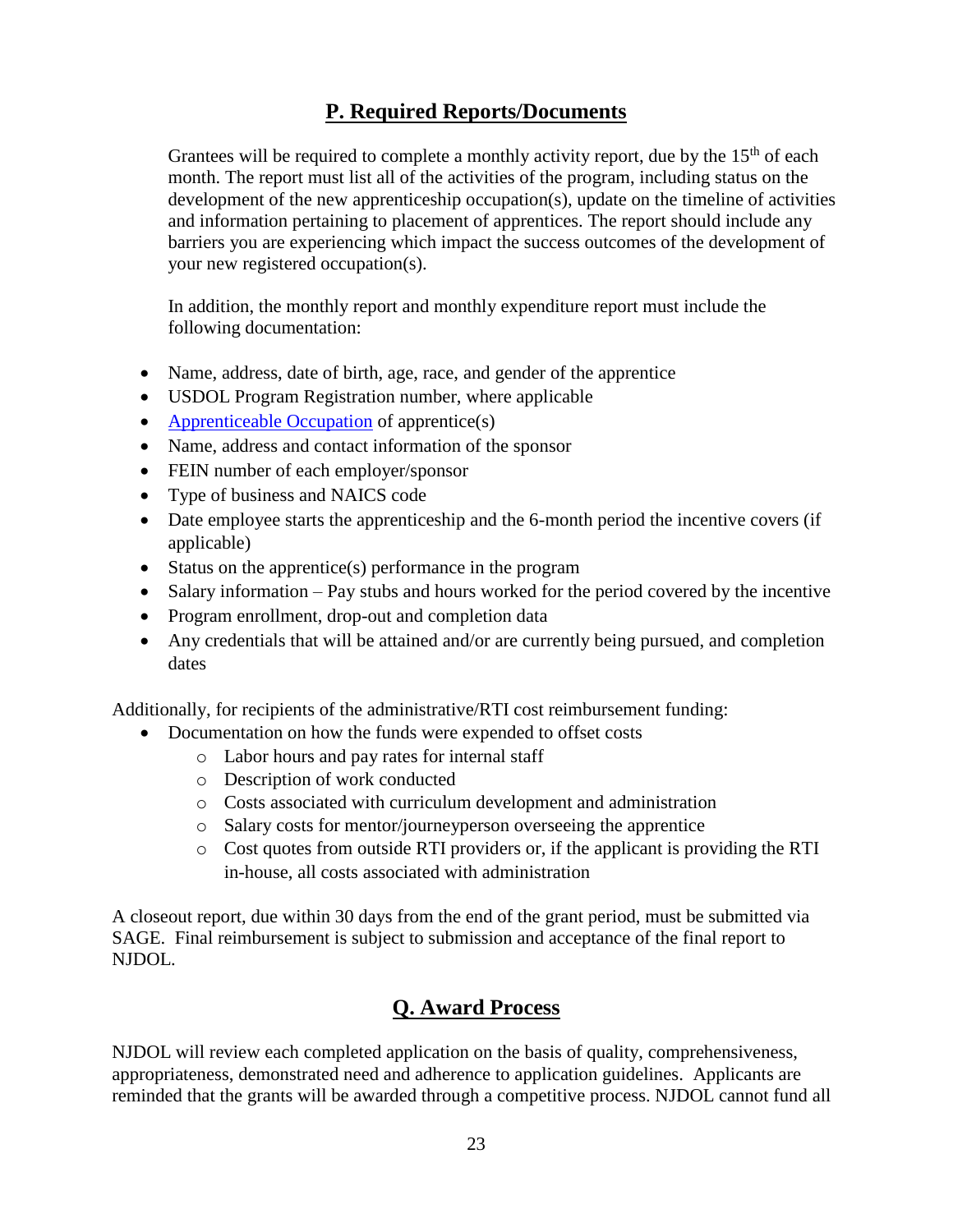applications submitted; therefore, only those applications that meet the highest standards will be awarded.

The final contract amount and contract period will be stipulated in the executed contract between the approved applicant and NJDOL. Reimbursement will be given on a cost reimbursement basis for actual expenses incurred during the contract/grant period. The Division of Workforce Development will closely monitor the grants.

For information, contact:

New Jersey Department of Labor and Workforce Development Office of Apprenticeship 1 John Fitch Plaza PO Box 055, 5<sup>th</sup> Floor Trenton, NJ 08625-0055

 Contact: James Manning, Chief, Contracts and Programs, Office of Apprenticeship Telephone: (609) 633-6438 Email: [james.manning@dol.nj.gov](mailto:james.manning@dol.nj.gov)

# **R. Date by which Applicants shall be notified**

NJDOL review team will evaluate the application on the basis of quality, comprehensiveness, completeness, accuracy, and appropriateness to the guidelines and requirements of this NGO.

Final decisions on award will be communicated to the applicant no later than forty-five (45) business days following the panel review. NJDOL reserves the right to exceed the forty-five (45) day award notice deadline should the application be deemed as incomplete.

Applications for FY22 funds will not be accepted in SAGE after 12:00 noon on Friday, March 4, 2022.

Notice that an organization that has been selected as a grant recipient does not constitute approval of the grant application as submitted. Before the actual grant award is made, NJDOL will enter into negotiations concerning items such as program components, staffing and funding levels, and administrative systems. If subsequent negotiations do not result in an agreement between the applicant and NJDOL, NJDOL reserves the right to terminate the negotiation and decline to fund the proposal.

Upon the review and approval of an application for funding, a signed contract will be sent to the grantee via SAGE. This contract will provide the grantee with spending authority for the term of the contract. Grantees are not authorized to expend funds before or after the contract period as shown on the contract.

**\*Dates may be subject to change. Any changes will be posted on NJDOL website.**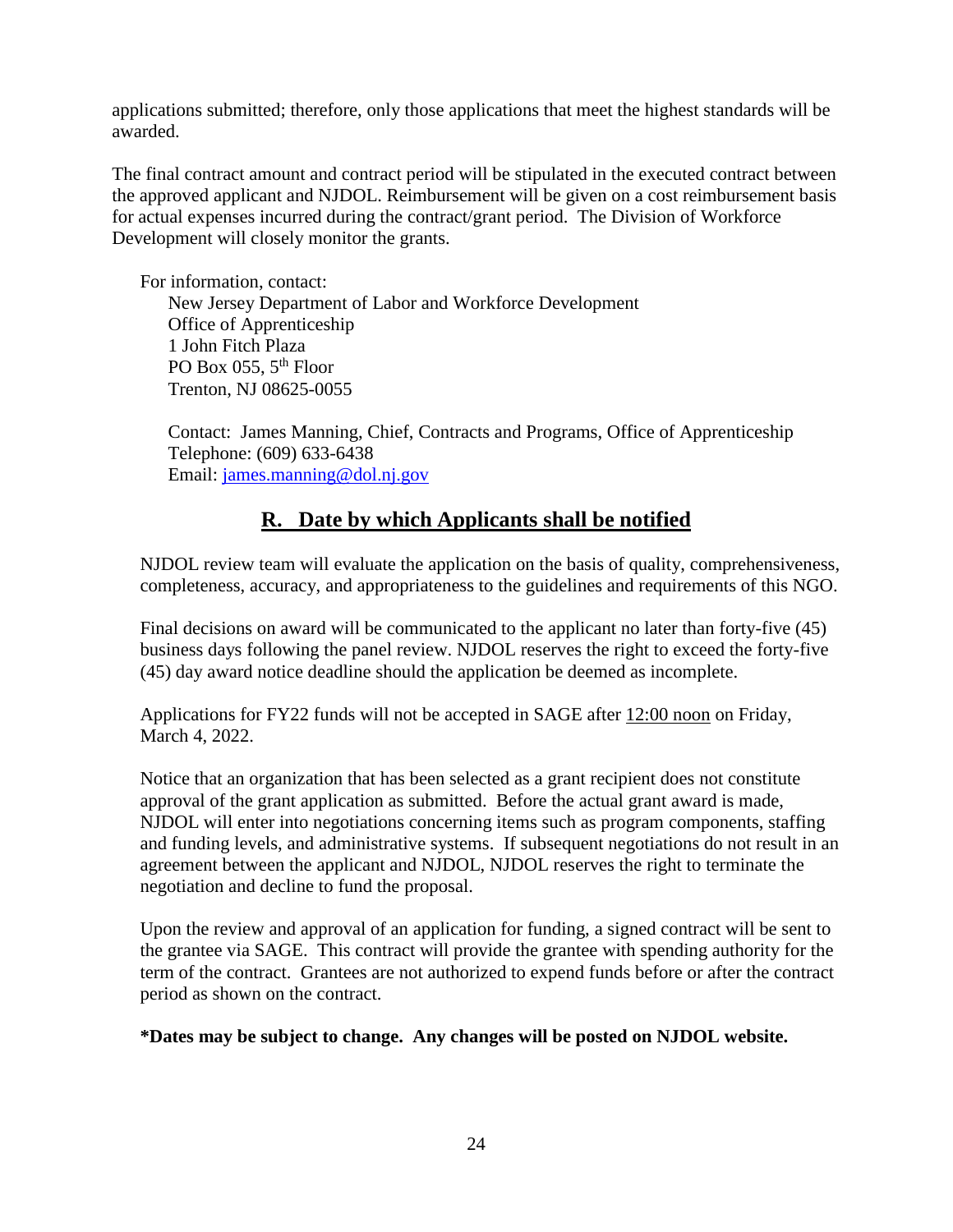### **Attachment I – Letter of Intent DRAFT LETTER OF INTENT SAMPLE**

### **(On your organization's letterhead)**

Department of Labor and Workforce Development Office of Apprenticeship [ApprenticeshipUnit@dol.nj.gov](mailto:ApprenticeshipUnit@dol.nj.gov)

RE: FY22 NJPLACE 2.0 Grant Opportunity

Please accept this letter as notice of my intention to apply for the New Jersey Department of Labor and Workforce Development Fiscal Year 2022 NJPLACE 2.0 grant program. I have completed registration (created an account) in the System to Administer Grants Electronically (SAGE), and did read and do understand the FY22 NJPLACE 2.0 Grant Opportunity, and am aware of my responsibilities as the Authorized Official.

(Organization's Name) proposes to request funding to develop/expand apprenticeship opportunities in the (industry/occupation area).

Legal business name: Federal Employee Identification # (FEIN): Dun and Bradstreet # (DUNS): NJ business address: County of NJ business: Business web address: Name of Authorized Official: Title of Authorized Official: Direct phone # and email address of Authorized Official: Main point of contact for the NJPLACE 2.0 application: Direct phone # and email address of main point of contact:

Signature of Authorized Official Date

Email this completed form as an attachment to: [ApprenticeshipUnit@dol.nj.gov](mailto:ApprenticeshipUnit@dol.nj.gov)

\_\_\_\_\_\_\_\_\_\_\_\_\_\_\_\_\_\_\_\_\_\_\_\_\_\_\_\_\_\_\_\_\_ \_\_\_\_\_\_\_\_\_\_\_\_\_\_\_\_\_\_